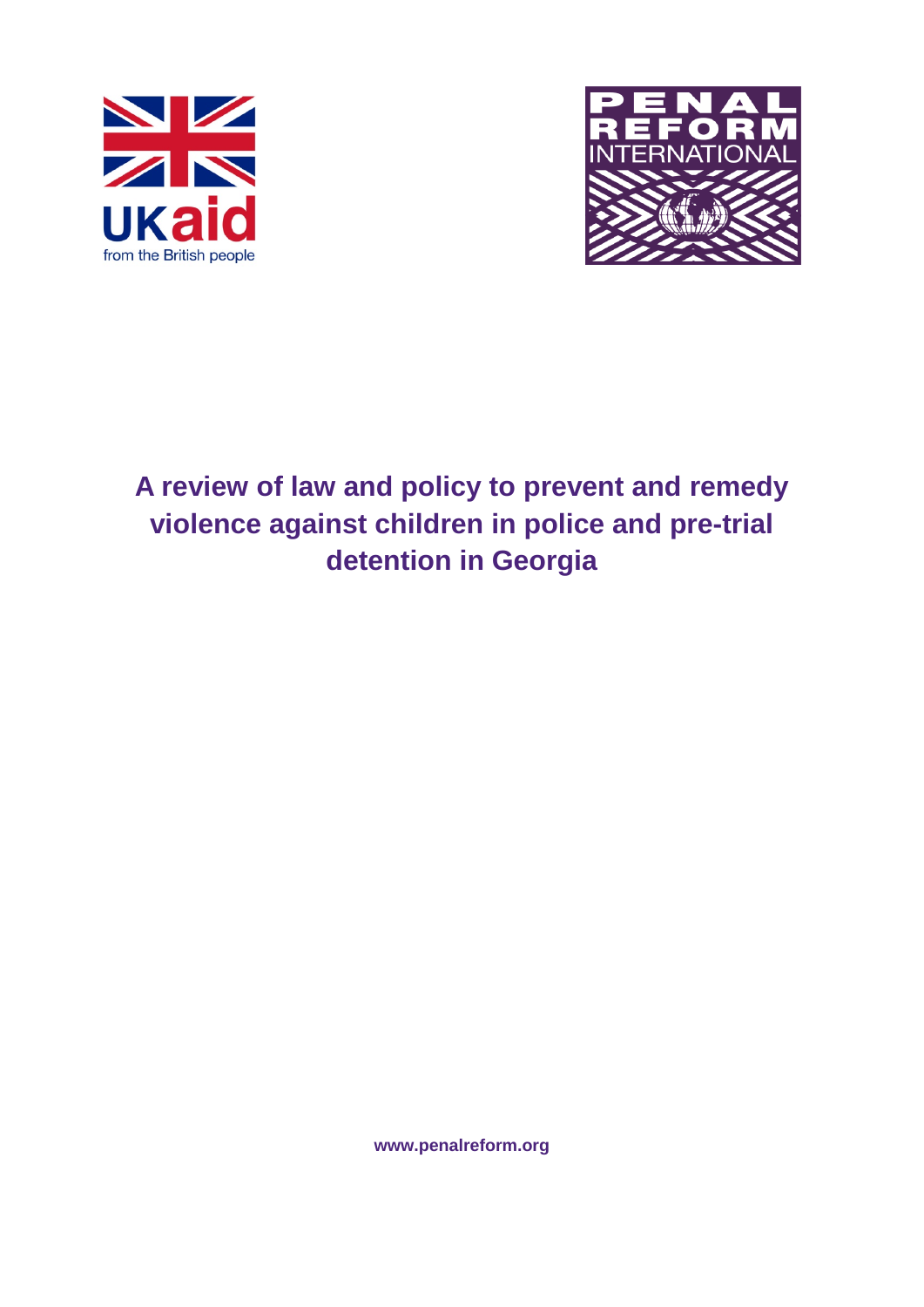**Penal Reform International**

Head Office 60-62 Commercial Street London E1 6LT United Kingdom

Telephone: +44 (0) 7247 6515 Email: [info@penalreform.org](mailto:info@penalreform.org)

[www.penalreform.org](http://www.penalreform.org/)

#### **PRI South Caucasus**

16 Kikodze Street Tbilisi 0105 Georgia

Telephone: +995 3298 3560 [tchanturia@penalreform.org](mailto:tchanturia@penalreform.org)

© Penal Reform International 2012

ISBN: 978-0-9571996-9-9

This publication may be freely reviewed, abstracted, reproduced and translated, in part or in whole, but not for sale or for use in conjunction with commercial purposes. Any changes to the text of this publication must be approved by Penal Reform International. Due credit must be given to Penal Reform International and to this publication. Enquiries about reproduction or translation should be addressed to [publications@penalreform.org.](mailto:publications@penalreform.org)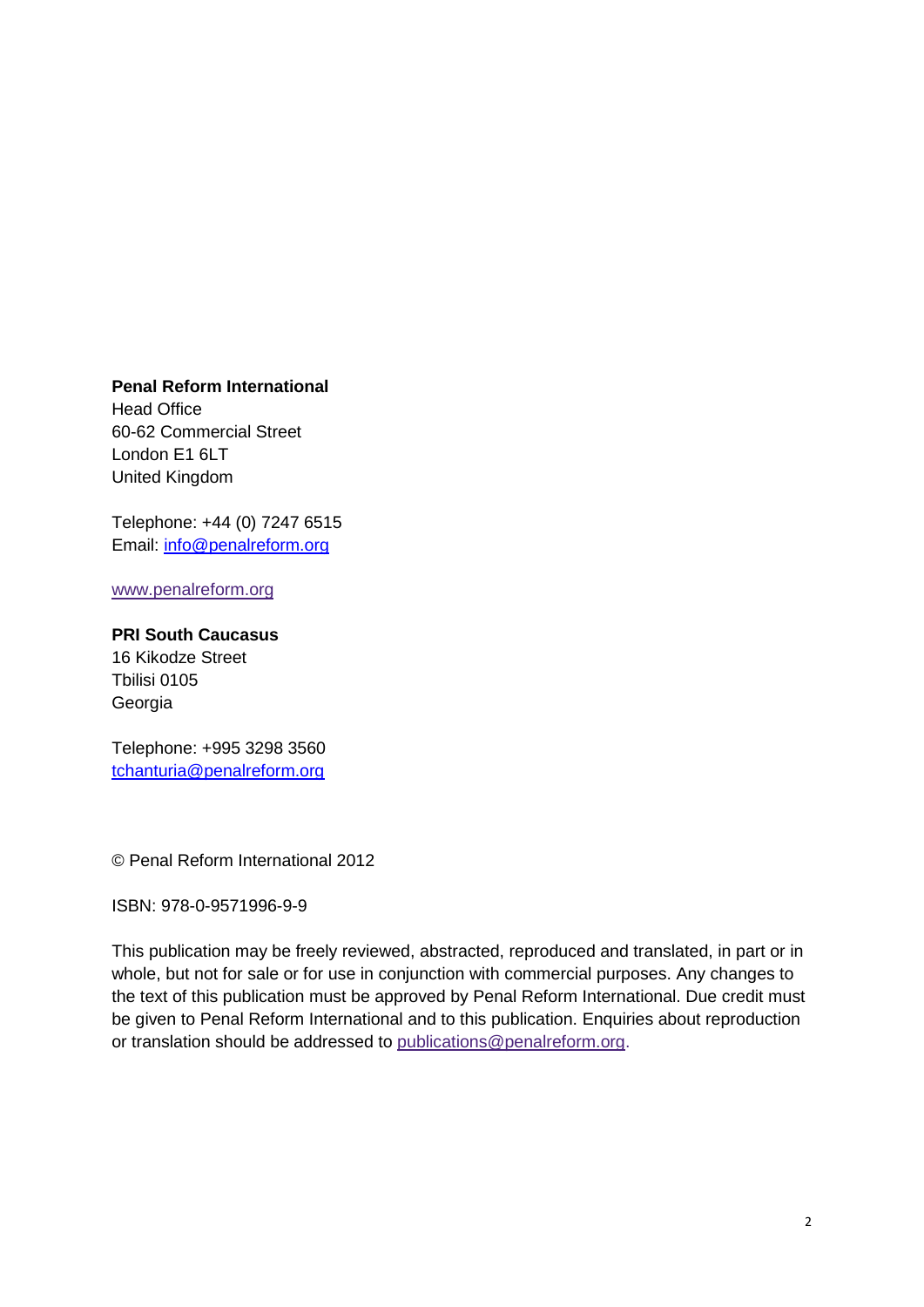**Penal Reform International (PRI)** is an international, non-governmental organisation, working on penal and criminal justice reform worldwide. It aims to develop and promote international standards for the administration of justice, reduce the unnecessary use of imprisonment and promote the use of alternative sanctions which encourage reintegration while taking into account the interests of victims. PRI also works for the prevention of torture and ill-treatment, for a proportionate and sensitive response to women and juveniles in conflict with the law, and promotes the abolition of the death penalty. PRI has regional programmes in the Middle East and North Africa, Central and Eastern Europe, Central Asia and the South Caucasus. It has Consultative Status at the United Nations Economic and Social Council (ECOSOC) and the Council of Europe, and Observer Status with the African Commission on Human and People's Rights, the African Committee of Experts on the Rights and Welfare of the Child and the Inter-Parliamentary Union.

PRI's South Caucasus Office was launched in Tbilisi, Georgia in 1999, and works in Armenia, Azerbaijan and Georgia.

To receive our monthly newsletter, please sign up at [www.penalreform.org/keep-informed.](http://www.penalreform.org/keep-informed)

This material has been funded by UK aid from the UK Government; however the views expressed do not necessary reflect the UK Government's official policies.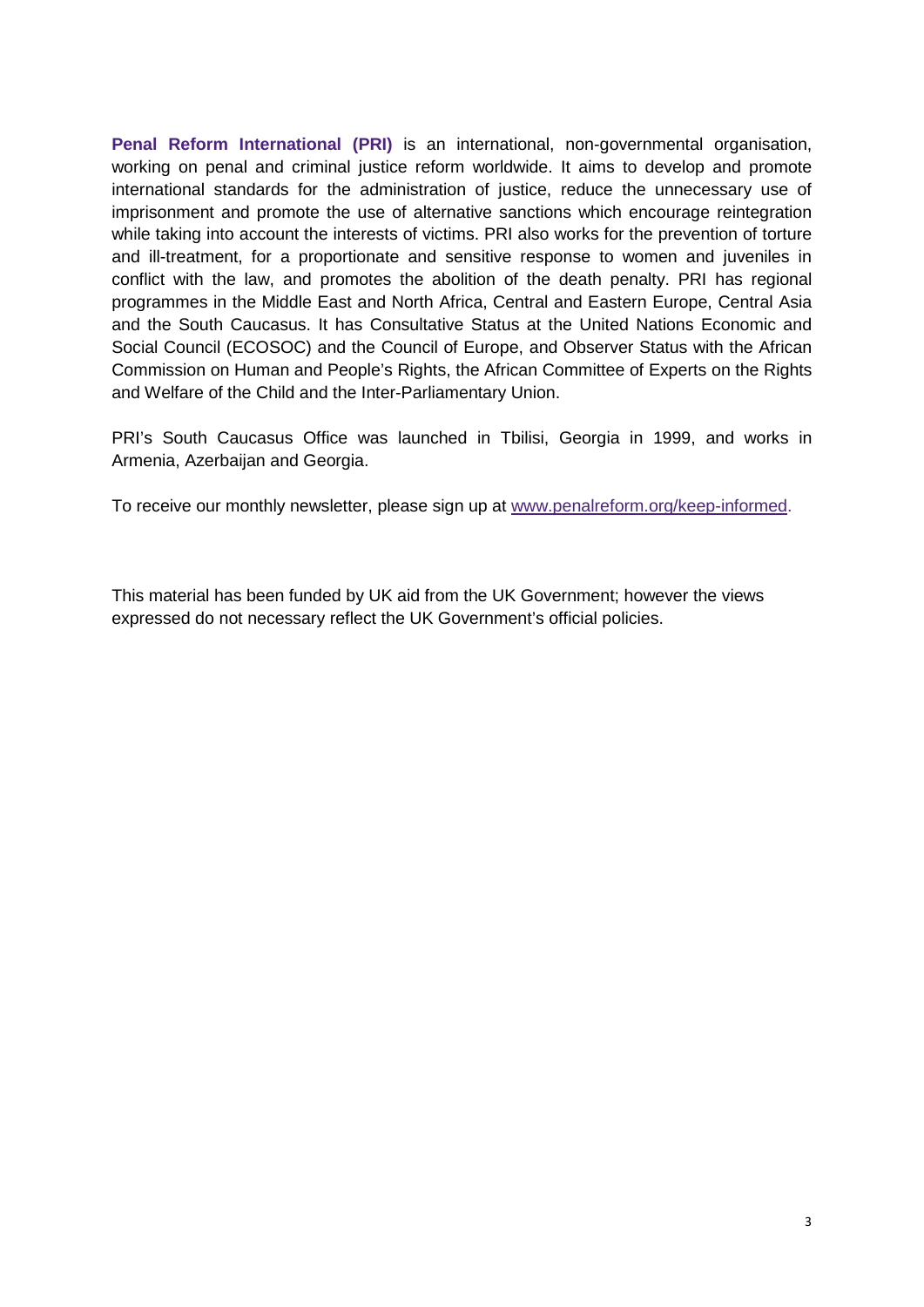# **CONTENTS**

|--|--|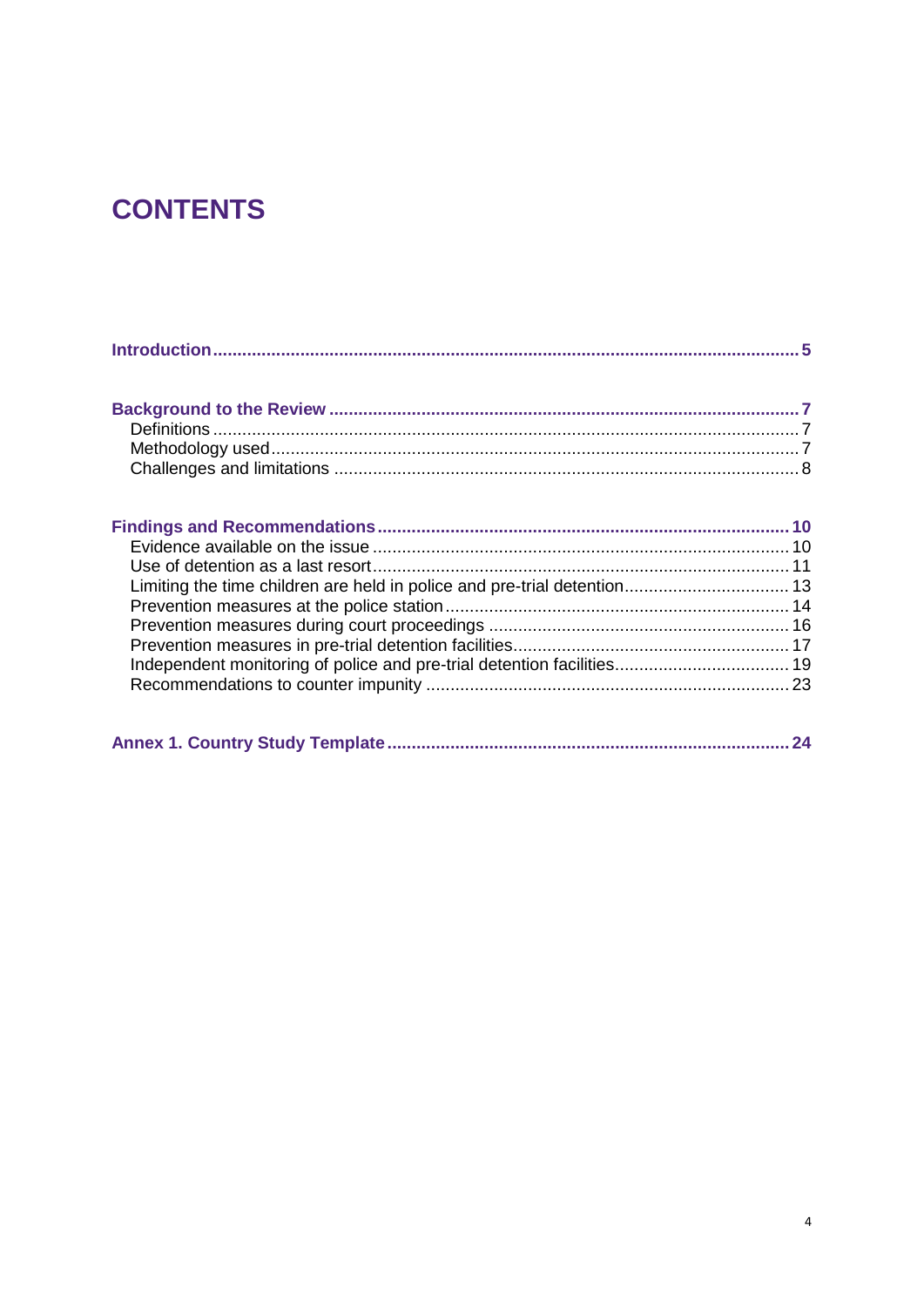# <span id="page-4-0"></span>**1. INTRODUCTION**

**'Juvenile justice is a core dimension of the rights of the child and a pivotal area where States' commitment to children's rights can be best expressed. We have a unique opportunity to promote a paradigm shift and help the criminal justice system evolve from an adult universe where children and adolescents hardly belong and where violence remains a high risk into an environment where children are seen as rights holders and are protected from all forms of violence at all times.'**

Marta Santos Pais, the Special Representative of the Secretary-General (SRSG) on Violence against Children speaking at an experts meeting held in January 2012 in Vienna to formulate and accelerate the adoption of effective measures to protect children within the juvenile justice system against all forms of violence.

Violence against children who are deprived of their liberty is a severe violation of their rights and is frequently invisible and under-researched. This is despite the fact that the 2006 UN Study on Violence found that children in care and justice institutions may be at higher risk of violence than nearly all other children.<sup>[1](#page-0-0)</sup> It is very difficult to get a full and clear picture of the prevalence of violence against children in detention. Nonetheless, there is reliable and consistent evidence that children are at significant risk of violence in police and pre-trial detention in both developed and developing countries and that violence in these settings is widespread and in some cases normalised.

In the context of detention, violence against children can take many forms including torture, beatings, isolation, restraints, rape, harassment, self-harm and humiliation. The Special Rapporteur on torture and other cruel, inhuman or degrading treatment or punishment states that 'Violence in places of detention, including special institutions for children, is manifest in several ways, mainly through physical and sexual violence, as well as through verbal abuse. In addition, children are also subjected to violence as a result of conditions of detention, or as a form of discipline or punishment'.<sup>[2](#page-4-1)</sup>

The World Health Organization (WHO) has stated that the impact of violence on children in the general population can have irreversible and life-long consequences: 'it is associated with risk factors and risk-taking behaviours later in life. These include violent victimization and the perpetration of violence, depression, smoking, obesity, high-risk sexual behaviours, unintended pregnancy, and alcohol and drug use. Such risk factors and behaviours can lead to some of the principal causes of death, disease and disability – such as heart disease, sexually transmitted diseases, cancer and suicide.<sup>[3](#page-4-2)</sup>

States that are parties to the UN Convention on the Rights of the Child (CRC) have a clear obligation to take all appropriate legislative, administrative and educational measures to

<span id="page-4-1"></span><sup>&</sup>lt;sup>1</sup> United Nations Secretary-General, *World Report on Violence against Children*, 2006, p175.<br><sup>2</sup> *Sexual Violence in Institutions, including in detention facilities, Statement by Manfred Nowak, Special* Rapporteur on torture and other cruel, inhuman or degrading treatment or punishment, 2010.<br><sup>3</sup> WHO and the International Society for Prevention of Child Abuse and Neglect, *Preventing child maltreatment: a* 

<span id="page-4-3"></span><span id="page-4-2"></span>*guide to taking action and generating evidence,* 2006.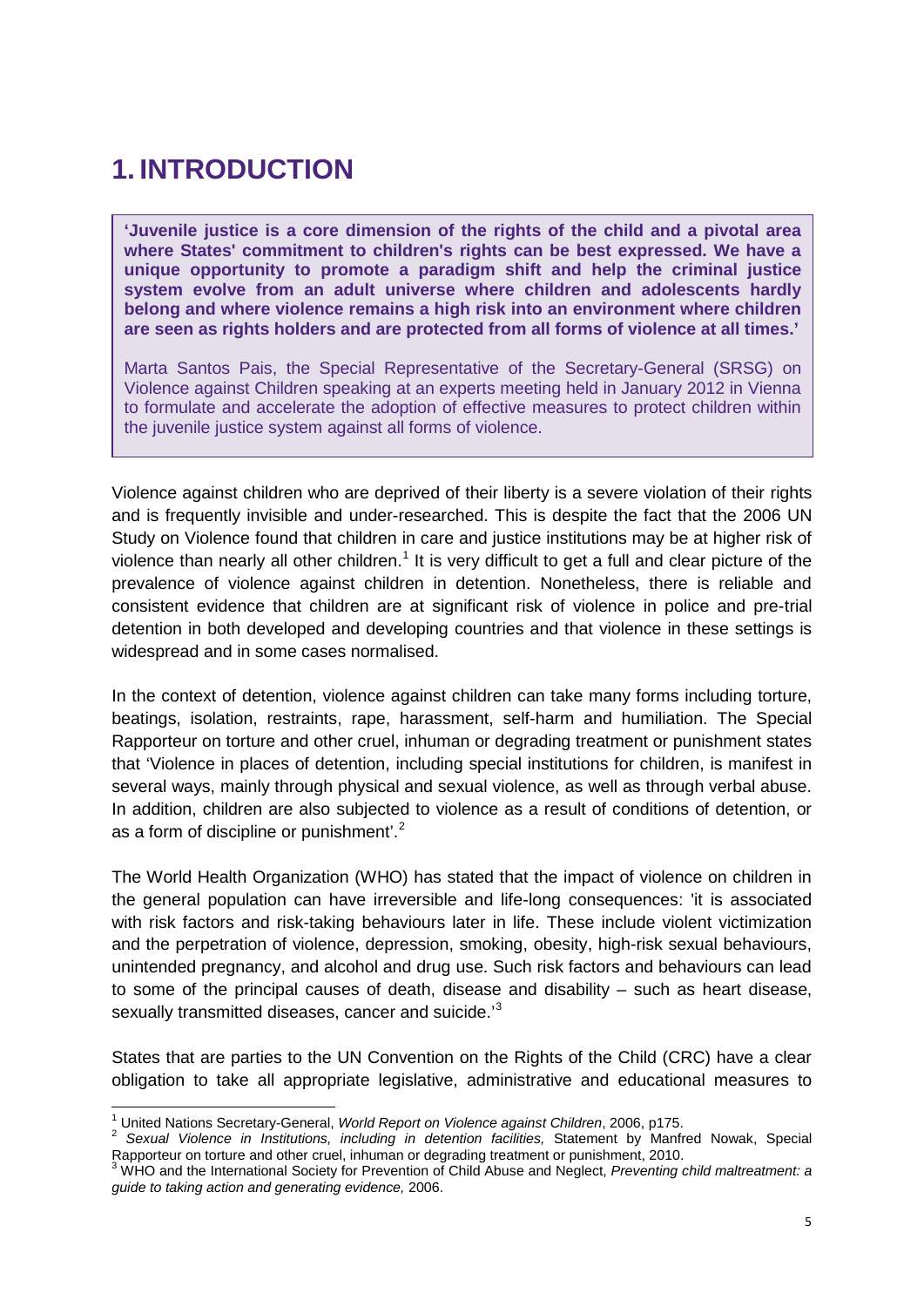protect children in detention from all forms of physical or mental violence, injury or abuse, neglect or negligent treatment or exploitation, including sexual abuse.<sup>[4](#page-4-3)</sup> Furthermore, under Article 40 (1) of the CRC states are obliged to: 'recognise the right of every child alleged as, accused of, or recognised as having infringed the penal law to be treated in a manner consistent with the promotion of the child's sense of dignity and worth, which reinforces the child's respect for the human rights and fundamental freedoms of others and which takes into account the child's age and the desirability of promoting the child's reintegration and the child's assuming a constructive role in society.' In their General Comment on Children's Rights in Juvenile Justice (General Comment No. 10) the CRC Committee asserts that all forms of violence in the treatment of children in conflict with the law must be prohibited and prevented.<sup>[5](#page-5-0)</sup> The right of children to freedom from violence is also found in the International Covenant on Civil and Political Rights (ICCPR) and the Convention against Torture and Other Cruel, Inhuman or Degrading Treatment or Punishment (CAT). Under Article 24 of the ICCPR, children enjoy the right 'to such measures of protection as are required by [their] statuses as minors'. In addition, both the ICCPR and CAT prohibit cruel, inhuman, or degrading treatment.

Penal Reform International (PRI) has carried out a review that aims to increase our understanding of the specific legal and policy measures that can work to prevent and remedy violence against children in detention in Georgia. This is part of a larger piece of work which reviews legal and policy measures to prevent and remedy violence against children in detention in seven other countries, selected because they are countries where PRI has a presence and/or relative influence to follow up recommendations: Bangladesh, Jordan, Kazakhstan, Pakistan, Russia, Tanzania and Uganda.

For each country the review aims to:

- identify policy and legislative measures already in place to prevent and detect violence, to assist victims and to make perpetrators accountable;
- highlight significant gaps in provision; and
- make recommendations for improvements.

This report first describes the background to and methodology used in the review before summarising its key findings and recommendations for Georgia.

<span id="page-5-1"></span><span id="page-5-0"></span><sup>&</sup>lt;sup>4</sup> Convention on the Rights of the Child (CRC), Article 19.<br><sup>5</sup> UN Committee on the Rights of the Child (CRC), *CRC General Comment No. 10 (2007): Children's Rights in Juvenile Justice*, 25 April 2007, CRC/C/GC/10 hereafter General Comment No.10, para 13.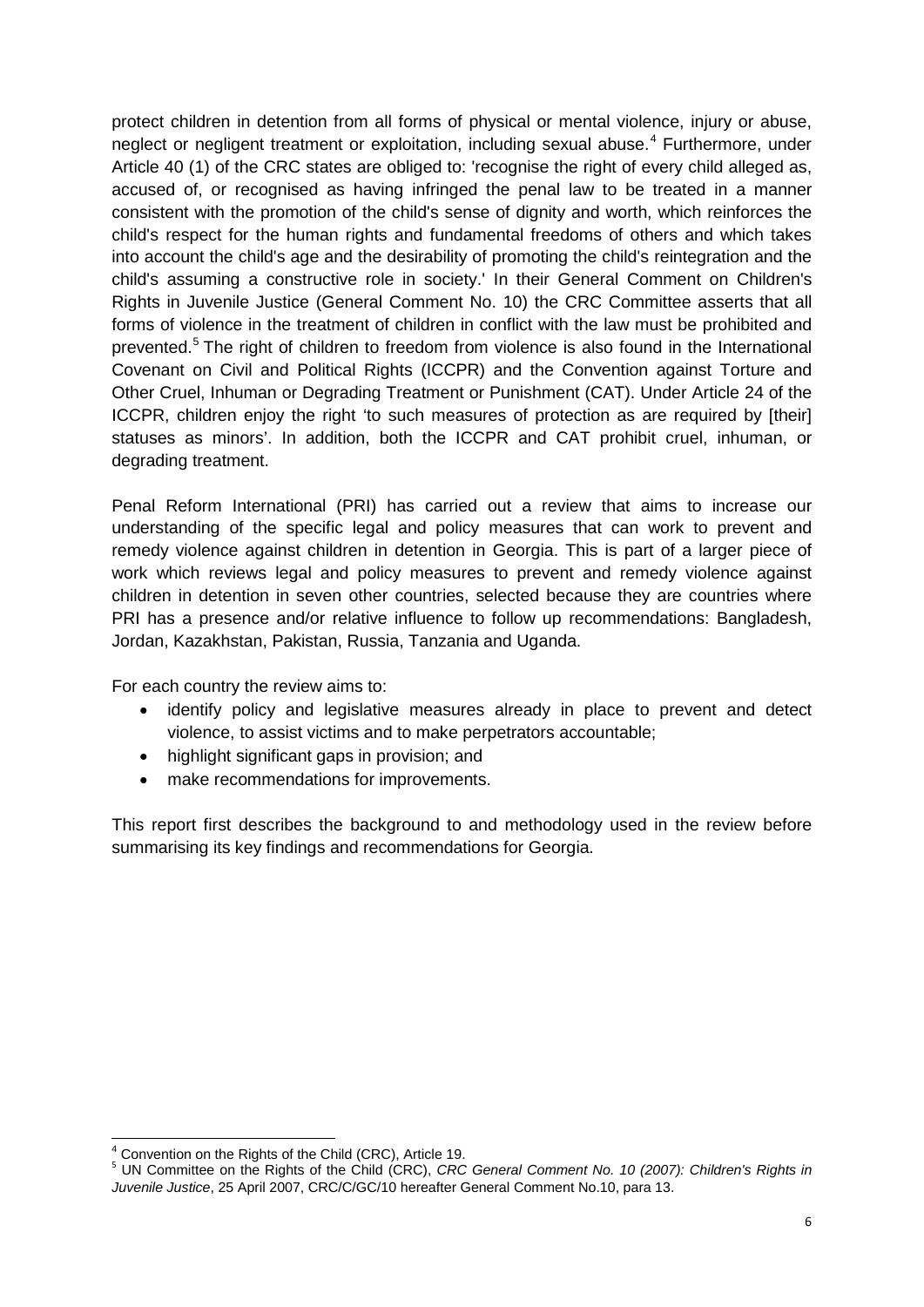# <span id="page-6-0"></span>**2. BACKGROUND TO THE REVIEW**

## <span id="page-6-1"></span>**Definitions**

For this review, children are defined as all those under  $18<sup>6</sup>$  $18<sup>6</sup>$  $18<sup>6</sup>$ . In the context of detention, violence against children can take many forms including torture, beatings, isolation, restraints, rape, harassment, self-harm and humiliation. This review draws on definitions of violence provided by the CRC: 'all forms of physical or mental violence, injury and abuse, neglect or negligent treatment, maltreatment or exploitation, including sexual abuse'.<sup>[7](#page-6-3)</sup> This includes torture which is defined by the Committee on the Rights of the Child in a recent General Comment as 'violence in all its forms against children in order to extract a confession, to extra-judicially punish children for unlawful or unwanted behaviours, or to force children to engage in activities against their will, typically applied by police and law enforcement officers, staff of residential and other institutions and persons who have power over children, including non-State armed actors'.<sup>[8](#page-6-4)</sup> The Committee on the Rights of the Child has emphasised that the term violence 'must not be interpreted in any way to minimize the impact of, and need to address, non-physical and/or non-intentional forms of harm (such as, *inter alia*, neglect and psychological maltreatment)'.[9](#page-6-5)

## <span id="page-6-2"></span>**Methodology used**

A list of indicators of law and policy measures that can prevent and respond to violence against children in detention were drawn up. These were based upon various sources including the report prepared by the Office of the High Commissioner for Human Rights (OHCHR), UN Office on Drugs and Crime (UNODC) and the SRSG on Violence against Children entitled *Joint Report on Prevention of and Responses to Violence Against Children within the Juvenile Justice System.* They were also based on the research plan used by UNICEF in the Central and Eastern Europe and the Commonwealth of Independent States (CEE/CIS) region supporting research into the torture and ill-treatment of children in the context of juvenile justice by looking at its prevalence, impact, prevention, detection, assistance and accountability. Please see Annex 1 for the indicators used which include:

- having systematic information and data gathering in place to determine the scale and character of the problem;
- having a comprehensive policy on children's law and justice that makes it clear that children in conflict with the law are rights holders, violence against children in detention is unacceptable, and that perpetrators will be held accountable;
- ensuring that deprivation of liberty is used as a measure of last resort by having in place an appropriate minimum age of criminal responsibility, diversion measures and alternative measures to detention;
- ensuring that children are detained for the shortest appropriate period of time by implementing effective legal limits on time spent in police and pre-trial detention;

<span id="page-6-4"></span>

<span id="page-6-6"></span><span id="page-6-3"></span><sup>&</sup>lt;sup>6</sup> CRC, Article 1.<br><sup>7</sup> CRC, Article 19.<br><sup>8</sup> UN Committee on the Rights of the Child (CRC), *General Comment No. 13 (2011): The right of the child to freedom from all forms of violence*, 18 April 2011, CRC/C/GC/13 para 26. <sup>9</sup> *Ibid.* para 4.

<span id="page-6-5"></span>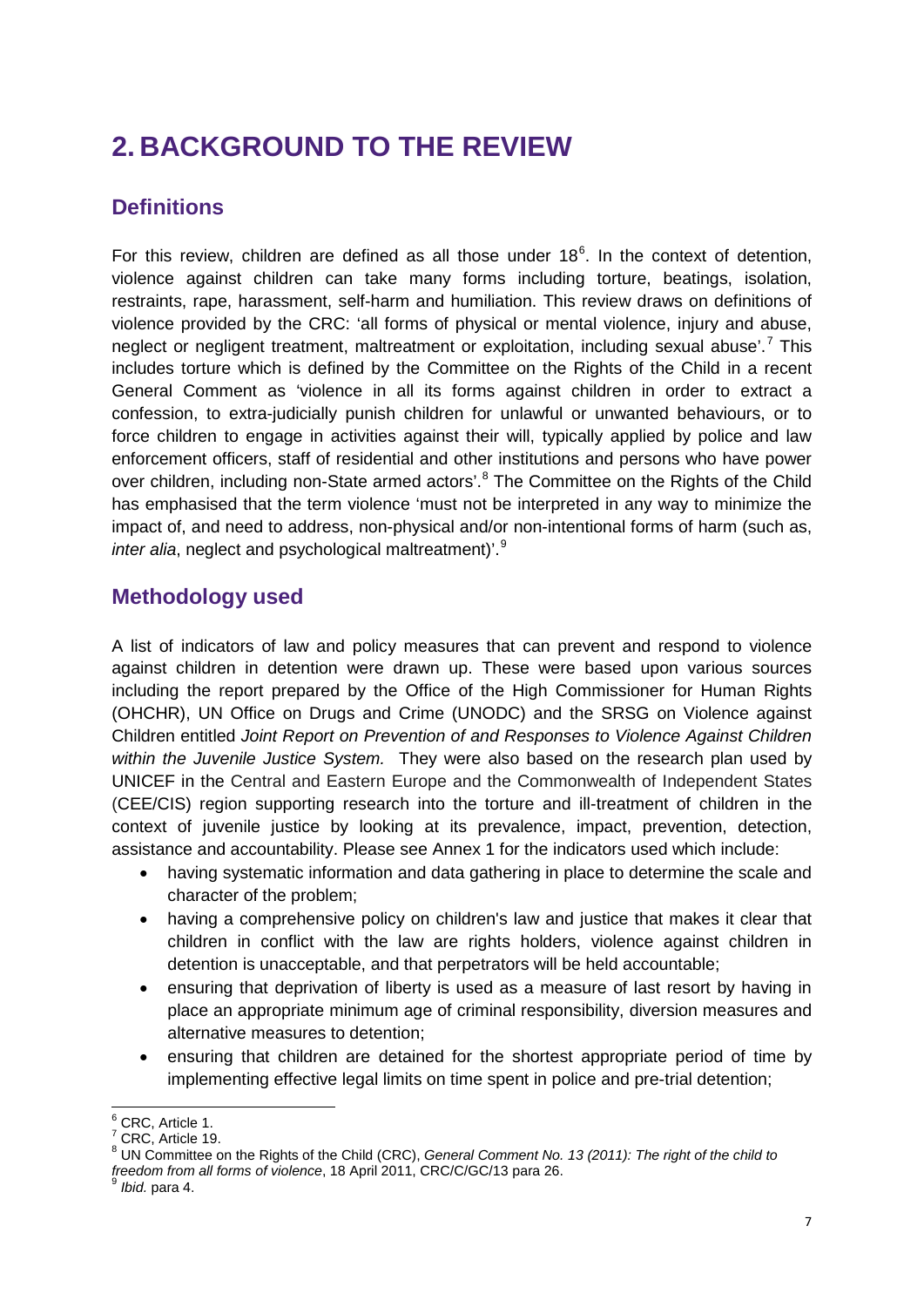- protecting children when they are in detention by separating children from adults, having properly trained, qualified and remunerated employees working in detention facilities, and ensuring contact with families, lawyers and civil society;
- having an effective independent complaints and monitoring mechanism; and
- holding those responsible for violence against children accountable through investigation of allegations, prosecution of those implicated by the evidence, and imposition of proportionate penalties where applicable.

A desk review was conducted to assess whether the above pre-defined law and policy measures were in place in Georgia and the extent to which the measures were implemented in practice where such information was available. The research constituted an intensive literature search, review, and synthesis of relevant documents concerning Georgia's current law and policy relating to the indicators identified. It drew upon a wide range of sources including information and reports from international agencies such as UNICEF, UN and regional human rights mechanisms such as the Universal Periodic Review (UPR), National Human Rights Institutions, civil society and, in some instances, media reports.

This review focuses on police and pre-trial detention based on the assumption that these settings are particularly dangerous for children. Children can be vulnerable when in contact with the police: unreasonable force may be used in the course of arrest and during interrogations in order to force confessions; they may be held for lengthy periods of time alongside adult detainees; the arrest and placement of children in police detention may go unrecorded for some time, thereby providing law enforcement officials with a cloak of impunity; children can be very isolated at the police station; they may be denied access to legal representatives; and their families are often not told that their child has been arrested or where they are being held. Children in pre-trial detention are often at greater risk than those who have been convicted because they are held in the same overcrowded pre-trial detention facilities as adults, which can increase the risk of violence occurring.

The way in which girls and boys experience violence in detention can be different. Girls are always in the minority within criminal justice systems for children and require special protection as a consequence. As a result of their low numbers, many countries do not have special facilities for them and they are often held with adult women, which may increase the risk of physical and sexual abuse. Furthermore, they can be at risk of being held in isolation or far from their homes in order to keep them in institutions separate from boys. There may be a lack of female staff in facilities where girls are detained. Efforts were made to reflect these differences in the design of the desk review questions.

## <span id="page-7-0"></span>**Challenges and limitations**

This review is designed to provide a snapshot of the state of play of existing law and policy measures to prevent and reduce violence against children in Georgia and as such provide a useful springboard for further action on the ground. However, it has limitations: for example, it doesn't consider primary and secondary crime prevention measures for children; it doesn't examine violence by police which doesn't result in arrest and detention (for example against children living or working on the street); and doesn't look at law and policy in place for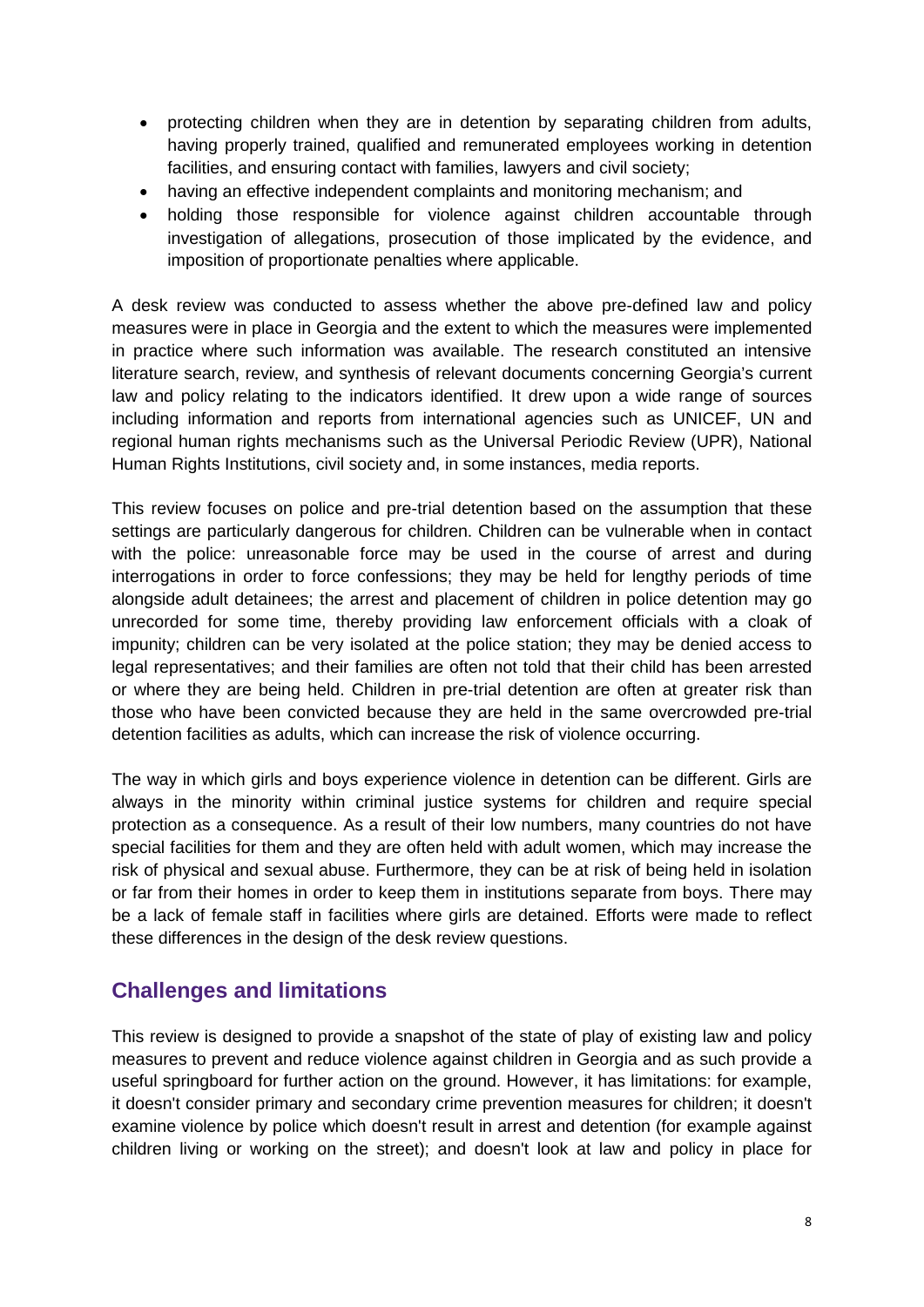children who are in post-trial detention. It also does not cover administrative or immigration detention or detention of children who are held with their mothers.

This review is not original research and is therefore hampered by its reliance on secondary data sources on the issue. Although every effort was made by PRI to ensure its comprehensiveness, it is possible that key sources were not accessed. Despite these limitations, it is hoped that the report is a useful starting point for further action.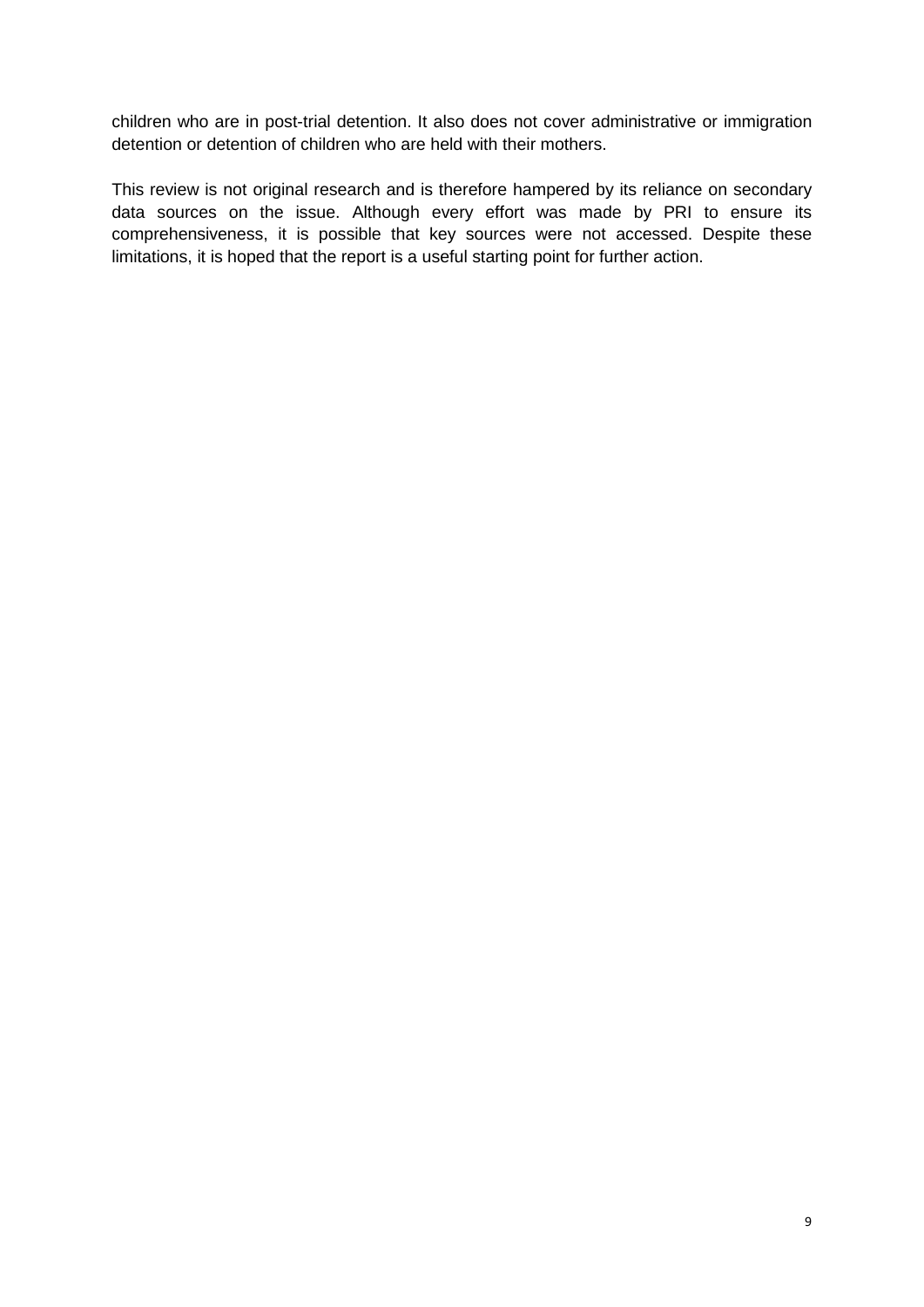# <span id="page-9-0"></span>**3. FINDINGS AND RECOMMENDATIONS**

## <span id="page-9-1"></span>**Evidence available on the issue**

#### Number of children detained in police and pre-trial detention

According to the Public Defender of Georgia, during 2010, 19 girls and 437 boys were detained in police temporary detention isolators.<sup>[10](#page-6-6)</sup> The number of convicted children in Georgia reached a high of 1,166 in 2008, but has significantly declined since then.<sup>[11](#page-9-2)</sup> As of 1 April 2012<sup>12</sup>, the number of convicted children in detention was 135 (two of them girls) and there were just seven children held in pre-trial detention (one of them female).<sup>[13](#page-9-4)</sup> Most of the crimes committed by children are property crimes (including theft, burglary etc). According to the Public Defender of Georgia, boys are held in pre-trial detention in two institutions: No. 8 in Gldani, No. 2 in Kutaisi. Girls are placed in the Prison and Closed Type Penitentiary Establishment No. 5 for Women.

## What evidence do we have of prevalence of violence against children in police and pre-trial detention?

We do not have a complete picture regarding the prevalence of violence against children in Georgia in police and pre-trial detention. The Public Defender of Georgia states that 'facts of ill-treatment of juveniles are very rare'.<sup>[14](#page-9-5)</sup> It is clear that there have been significant improvements in law and policy relating to criminal justice for children in recent years that has reduced the numbers of children entering detention. In 2010 Georgia restored the minimum age of criminal responsibility to 14, after reducing it to 12 (which was never in effect in practice) in 2008 and in 2009 the Government adopted a Juvenile Justice Strategy and Action Plan for 2009-13 intended to guide reform in this area.

However, allegations of abuse of children in police and pre-trial detention have been made in recent years and the 2009 Universal Periodic Review Stakeholders' Report finds that bullying amongst children in detention is a 'hot issue'.[15](#page-9-6) In 2010, during an ad-hoc monitoring visit to Establishment No.5, representatives of the Public Defender's Office identified two juveniles who, according to their statements, were beaten by police during detention initially in order to get a confession, and later due to the fact that they had taken a lengthy time in confessing.<sup>[16](#page-9-7)</sup> The same report highlighted a particular problem in Gldani prison No8 which holds children in pre-trial detention who are subject to the same rather harsh and strict treatment as the rest of prisoners.

Following a field visit in 2011, the expert members of a team visiting from the Atlas of Torture concluded that 'it became obvious that the main problem of ill-treatment shifted from the

<span id="page-9-8"></span> <sup>10</sup> *Annual Report of the Public Defender of Georgia*, 2010, p46. Available at <http://www.ombudsman.ge/files/downloads/en/rthhchgdjhxcwxayjhpx.pdf> (accessed 1 November 2012)<br><sup>11</sup>UNICEF, *Georgia and the CRC,* 2011, p45. Available at:<br>http://www.unicef.org/georgia/UNICEF Sitan ENG web.2MB.pdf (accesse

<span id="page-9-2"></span>

<span id="page-9-5"></span><span id="page-9-4"></span><span id="page-9-3"></span><sup>&</sup>lt;sup>13</sup> Ministry of Justice statistics.<br><sup>14</sup> Ibid. p39.<br><sup>15</sup> Joint UPR Submission by NGO coalition Concerning Child Rights Situation in Georgia, 2009, p8.<br><sup>16</sup> Annual Report of the Public Defender of Georgia, 2010, p39.

<span id="page-9-7"></span><span id="page-9-6"></span>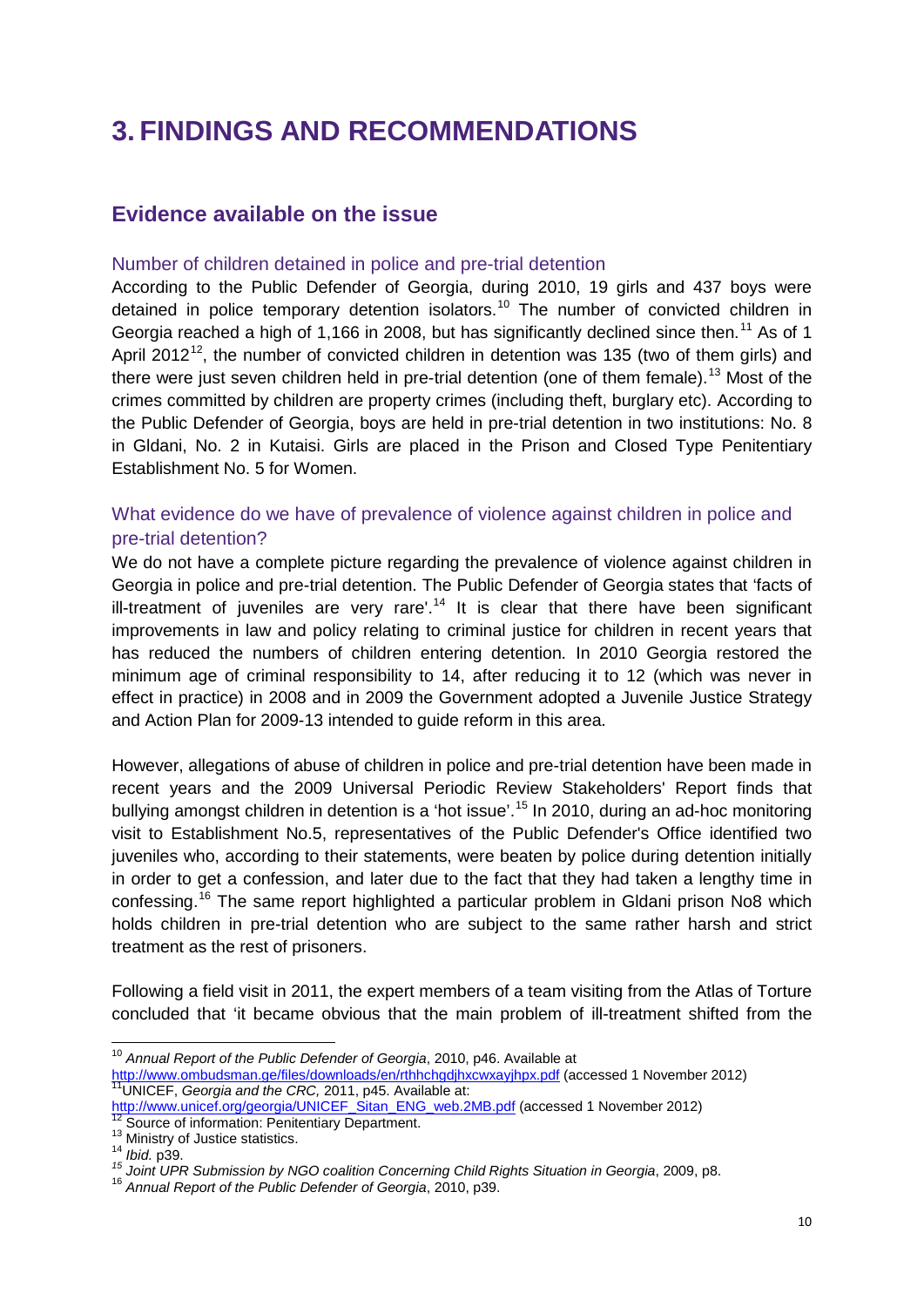police to the penitentiary system, where the situation can be described as alarming.....torture and ill-treatment are far from being eradicated in Georgia'. [17](#page-9-8) This information is not specific to the treatment of children but is suggestive of an overall climate of impunity within detention facilities.

This information found confirmation in the events which unfolded in August and September 2012 in the Georgian penitentiary system. Following the riot which took place in a juvenile detention institution on August 8, the Public Defender of Georgia made a public statement indicating that one of the causes of this unrest was the alleged ill-treatment of children in this institution.<sup>[18](#page-10-1)</sup> Further evidence of violence and ill-treatment was found in footage depicting abuse of a juvenile by prison officials that emerged as part of the scandalous videos disseminated on September 18, 2012 by a range of national TV channels. <sup>[19](#page-10-2)</sup>

## <span id="page-10-0"></span>**Use of detention as a last resort**

#### Comprehensive law and policy on children in criminal justice

In 2009 the Government adopted a Juvenile Justice Strategy and Action Plan for 2009-13 intended to guide reform in this area. However, currently there is no separate system of juvenile justice in Georgia and children are considered as a separate group only in as much as acts of criminal legislation contain sections with specific reference to them. In addition, there is no child protection policy in place in the country.

#### Minimum age of criminal responsibility

Setting the age of criminal responsibility as high as possible and no lower than 12 years (as recommended by the UN Committee on the Rights of the Child<sup>[20](#page-10-3)</sup>) is an important preventive measure since it reduces the number of children in detention overall. The age of criminal responsibility in Georgia is 14 years old.

#### Diversionary measures

Provided children admit their responsibility for committing an offence, diverting children away from the formal criminal justice system is an important way of ensuring they are not exposed to violence within detention settings.

Articles 89-91 of the Criminal Code of Georgia state that a first time juvenile offender who commits a misdemeanour, may be released from criminal liability if the court holds that it is advisable to correct the juvenile by application of a coercive measure of educative effect. These coercive measures include 'caution, transference under supervision, assigning the obligation of restitution, restriction of conduct, and placement into a special educative or medical-educative institution'. However, it should be noted that these coercive measures are rarely, if at all, applied in practice.

 <sup>17</sup> Atlas of Torture*, Monitoring and Preventing Torture Worldwide – Building Upon the Work of the UN Special Rapporteur: GEORGIA: Short report on problems and needs in the area of torture prevention Conclusions of the consultations*, 2011<br><sup>18</sup> 'The Public Defender's statement about the incident that took place in Juvenile Establishment No. 11 of the

<span id="page-10-1"></span>Department of Prisons', 9 August 2012, Available at:<br>http://www.ombudsman.ge/index.php?page=1001&lang=1&n=0&id=1538 (accessed January 2013)

<span id="page-10-4"></span><span id="page-10-2"></span><http://www.ombudsman.ge/index.php?page=1001&lang=1&n=0&id=1538> (accessed January 2013) <sup>19</sup> 'Protest against torture and abuse in Georgian Prisons', *Human Rights House,* 21 September 2012, Available at[: http://humanrightshouse.org/Articles/18631.html](http://humanrightshouse.org/Articles/18631.html) (accessed January 2013) <sup>20</sup> General Comment No 10, para 32.

<span id="page-10-3"></span>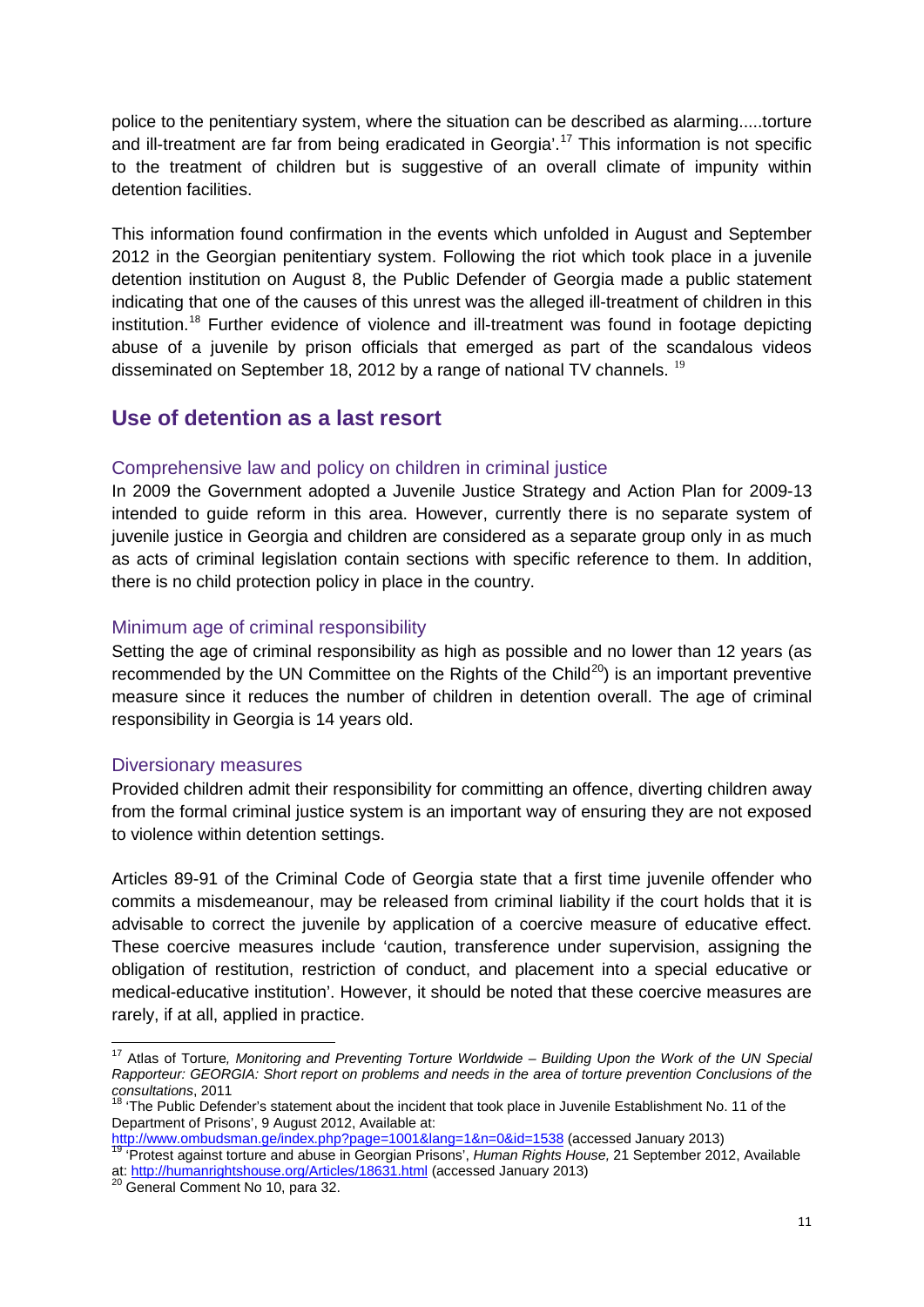A 2010 amendment to the Criminal Procedure Code, and later the new Code, introduced the possibility of other diversion options for juveniles in conflict with the law. There are strict conditions on the use of this programme however: it must be a child's first offence; it must be a minor offence; he/she must not have participated in a diversion or mediation program before; he/she must admit guilt; and where there is no public interest in continuing with criminal prosecution. Previously there were requirements that the child, or his or her family, must be ready to pay damages to the victim; however, the Ministry of Justice now has an alternative project that allows children to do some beneficial work to cover this as a form of restitution. For example, some children have been involved in an electronic library project under which they helped to type up e-books. Once the above conditions for diversion have been met, it is at the prosecutor's discretion whether or not to divert the child.

When a prosecutor does decide to divert a child, he/she contacts a social worker to hand over the child's case. The social worker then puts together a report on the child (following a bio-psycho-social assessment) and drafts a diversion plan as a civil agreement to be signed by the child, his or her parents, the prosecutor, social worker and where applicable, the victim of the offence. The agreement contains the services to be provided to the child and the specific activities and obligations of the child to the victim and the public, which should be monitored by the social worker. If the child breaches the agreement, the social worker returns the case to the prosecutor to begin/continue criminal proceedings.

As it stands today there are few, if any, agencies to provide a child with the above services, which makes it very difficult for diversion programmes to yield any practical results. Diversion schemes currently run in several major cities with authorities planning to expand its scope to other cities, aiming to divert children who commit minor offences away from formal prosecution. UNICEF reports that it is anticipated that this will reduce the number of children prosecuted by 33 per cent, which should make a big contribution to protecting children from violence in police or pre-trial detention in the future.<sup>[21](#page-10-4)</sup> In January 2012, the Ministry of Justice announced Small Grants Programme for NGOs to provide rehabilitation/education services to diverted children.<sup>[22](#page-11-0)</sup>

#### Alternatives to pre-trial detention

Keeping children out of pre-trial detention in the first place will reduce the numbers of children exposed to violence in these settings. Pre-trial detention in Georgia can be imposed under the following circumstances: to prevent the avoidance of the preliminary investigation and trial; to eliminate further criminal activities; to ensure the criminal investigation to find the truth is not impeded; or to enforce the verdict. An accused individual should not be subject to pre-trial detention if the above-mentioned goals can be easily accomplished with less restrictive measures. Pre-trial detention can only be used where the crime carries a sentence of more than three years imprisonment. The prosecutor's decision on pre-trial detention must be confirmed by a court. Pre-trial detention is used sparingly in Georgia.

<span id="page-11-1"></span><span id="page-11-0"></span><sup>&</sup>lt;sup>21</sup> Figure cited in UNICEF, *Georgia and the CRC*, 2011, p45.<br><sup>22</sup> For more information on this grant see: Ministry of Justice announces grant competition, 12 January 2012, Available at[: http://www.justice.gov.ge/index.php?lang\\_id=ENG&sec\\_id=23&info\\_id=4065](http://www.justice.gov.ge/index.php?lang_id=ENG&sec_id=23&info_id=4065) (accessed 1 November 2012).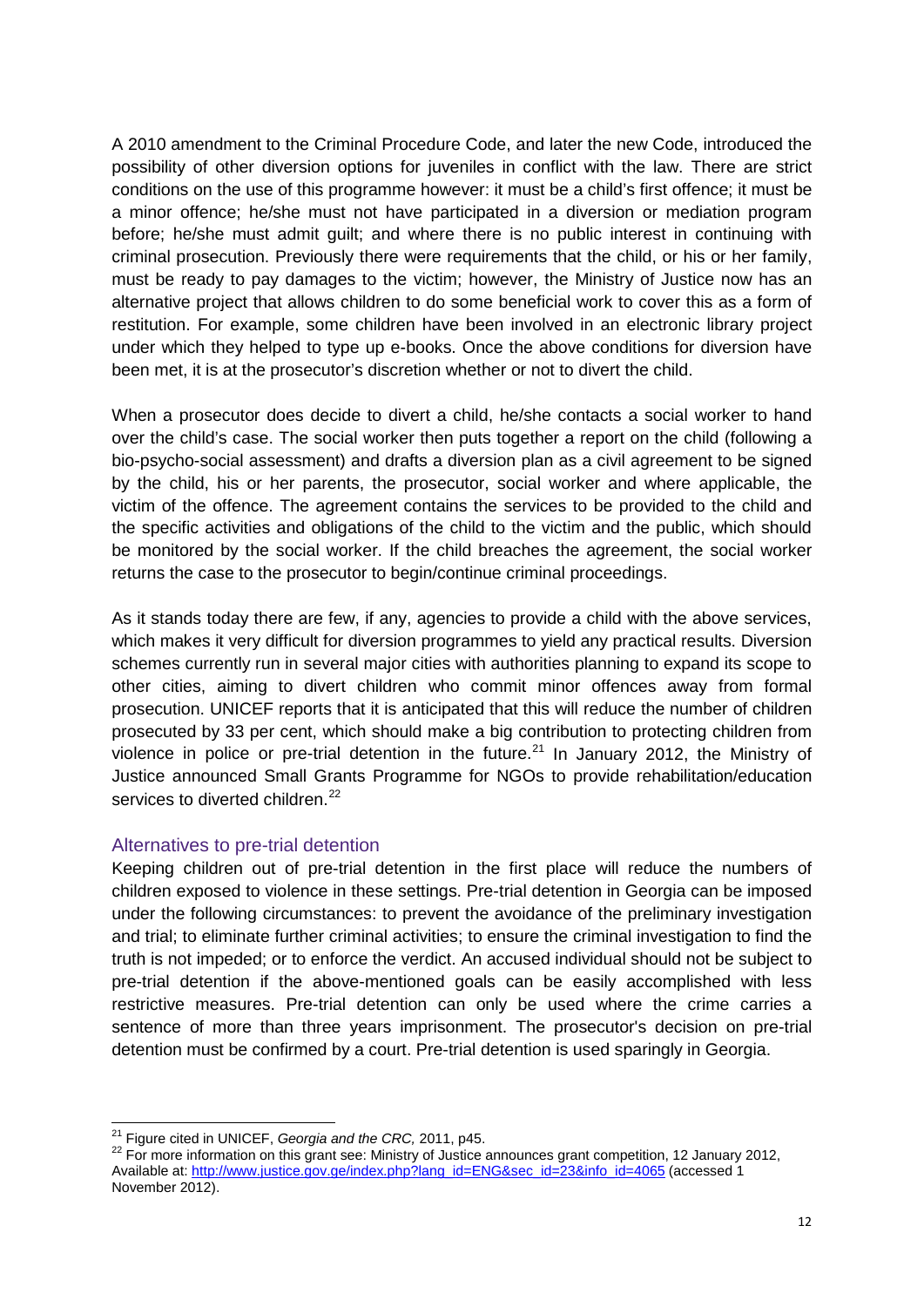#### **RECOMMENDATIONS TO ENSURE DETENTION IS USED AS A LAST RESORT**

- $\rightarrow$  Georgia should create separate, comprehensive legislation protecting children throughout the criminal justice system and addressing all elements of the system from prevention of crime through to reintegration. An inter-agency approach should be adopted and clear responsibilities and timeframes allocated to each.
- $\rightarrow$  Georgia should implement a range of pre-trial diversion measures and alternatives to pre-trial detention including supervision, in line with its commitments under the 2009 Criminal Justice Reform Strategy and Action Plan which promotes increased use of alternatives to prosecution and imprisonment.
- $\rightarrow$  Legislation should be introduced that imposes restrictions on the use of pre-trial detention so it is only used as a last resort and for the shortest possible period of time where there is a risk of absconding and/or if a child is a danger to themselves or others.

## <span id="page-12-0"></span>**Limiting the time children are held in police and pre-trial detention**

#### Limiting time in police detention

The UN Committee on the Rights of the Child has indicated in General Comment No 10 that no child should be detained by the police for more than 24 hours without a judicial order. The longer the period spent in police custody without the knowledge of the court system and possibly without the knowledge of family or guardian, the greater the risk of violence taking place. Article 18 of the Georgian Constitution states 'Everyone arrested or otherwise restricted in his or her liberty shall be brought before a competent court not later than 48 hours. If, within the next 24 hours, the court fails to adjudicate upon the detention or another type of restriction of liberty, the individual shall immediately be released'. Therefore the total time for someone to be detained in police custody is 72 hours. There is no specific shorter time period stated for those under 18 years of age.

#### Limiting time in pre-trial detention

International guidelines require that the maximum time spent in pre-trial detention should be no longer than six months. Enforcing time limits will ensure that the numbers of children in pre-trial detention are reduced and therefore the risk of violence is lessened. Detention should be reviewed at least every 14 days. According to the current Criminal Procedural Code, Article 205 (2) stipulates a maximum of nine months pre-trial detention for any person, including juveniles. The nine-month period begins on arrest, or where there has not been an arrest (ie. detention prior to court appearance) at the moment when a judge decides on the conviction.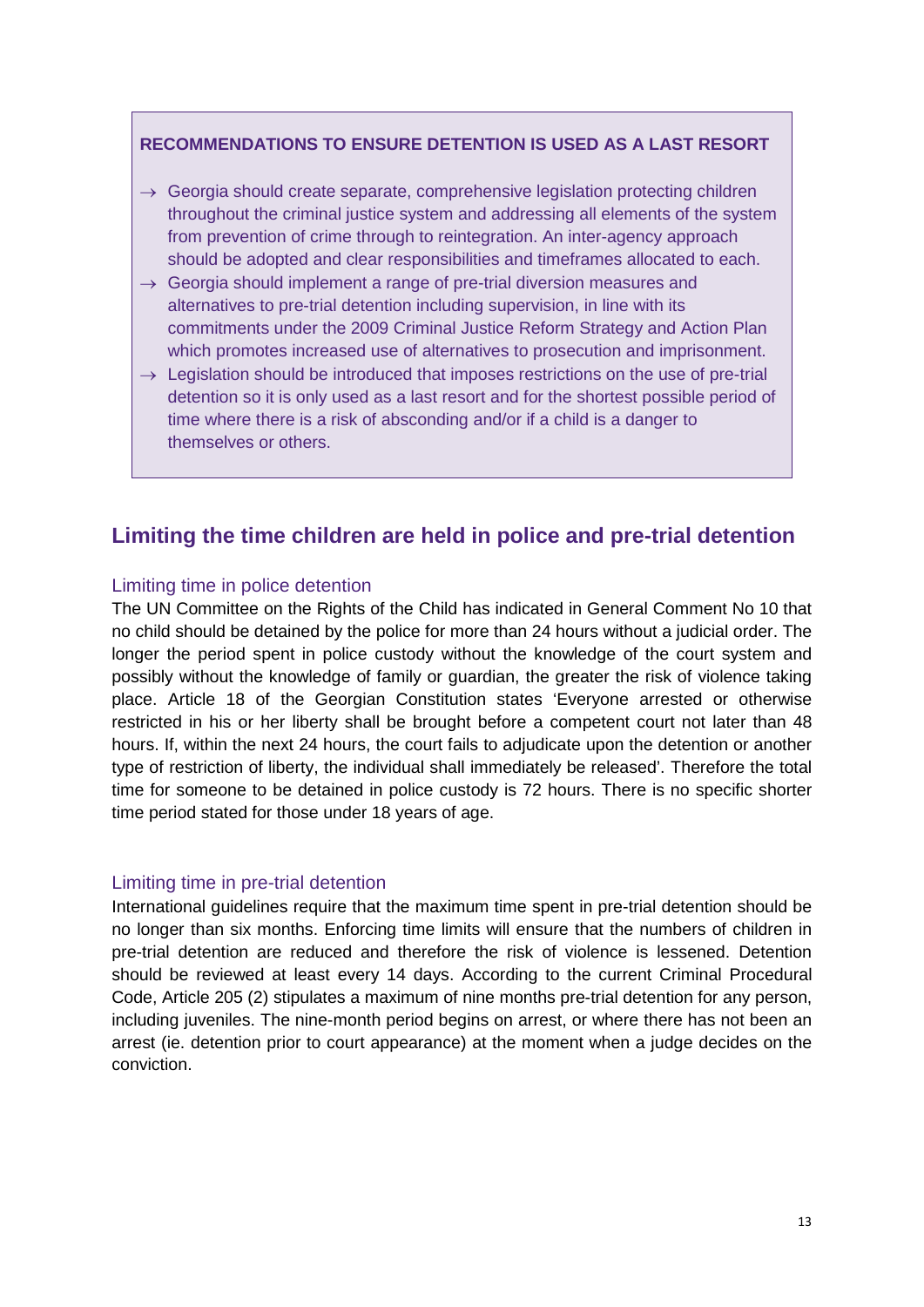#### **RECOMMENDATIONS TO LIMIT THE TIME HELD IN DETENTION**

- $\rightarrow$  The time limit for detaining a child in police custody must be reduced from 72 hours to 24 hours for all children in line with the recommendations of the Committee on the Rights of the Child.
- $\rightarrow$  The maximum time limit for children to be detained in pre-trial detention should be no more than six months regardless of the severity of the alleged offence.

## <span id="page-13-0"></span>**Prevention measures at the police station**

#### Proper registering of detainees within a time limit

Registering of detainees is an important preventive measure since it establishes that the police station has responsibility and is accountable for the treatment of a child detainee. In Georgia, immediately after arrest, an official record should be drawn up indicating 'who, where, when, in what circumstances and based on what legal grounds under this Code [a person] is arrested, the physical condition of the arrested individual at the moment when the person was taken into custody, the crime he or she is suspected of committing, the exact time of bringing the arrested person to the police station or other law enforcement agency, the list of defendant's rights under this Code'. This should then be signed by the arresting official, the individual arrested, his or her counsel (if he or she is present), and by an authorised police official, and a copy presented to the arrested individual. $^{23}$  $^{23}$  $^{23}$ 

#### Access to medical care

The Criminal Procedure Code (Article 174.4) requires that any individual under arrest and brought to the place of detention must be immediately examined by the doctor to determine his or her general health conditions and a corresponding medical report should be drawn up. However, the Ombudsman's representatives have stated that this is problematic in the regions where police detention isolators do not employ doctors.<sup>[24](#page-13-1)</sup>

#### Specialist police officers to deal with children

International standards<sup>[25](#page-13-2)</sup> encourage specialisation within the police to deal with child offenders and a child should be referred to the relevant specialised officer as soon as possible following arrest. Both the Criminal Code and the Criminal Procedure code require that the juvenile justice process should only be conducted by judges, prosecutors and investigators who have had specialist training in psychology and pedagogy.<sup>[26](#page-13-3)</sup> Recently the State has trained 430 investigators in juvenile interrogation techniques but this has not yet reached national coverage.

<span id="page-13-4"></span><span id="page-13-2"></span>Guidelines for the Prevention of Juvenile Delinquency ('Riyadh Guidelines'), #58.<br><sup>26</sup> Article 319, Criminal Procedure Code.

<span id="page-13-1"></span>

<sup>&</sup>lt;sup>23</sup> Article 175, Criminal Procedural Code.<br><sup>24</sup> *Annual Report of the Public Defender of Georgia,* 2010, p47.<br><sup>25</sup> UN Standard Minimum Rules for the Administration of Juvenile Justice ('Beijing Rules'), Rule 12.1; UN

<span id="page-13-3"></span>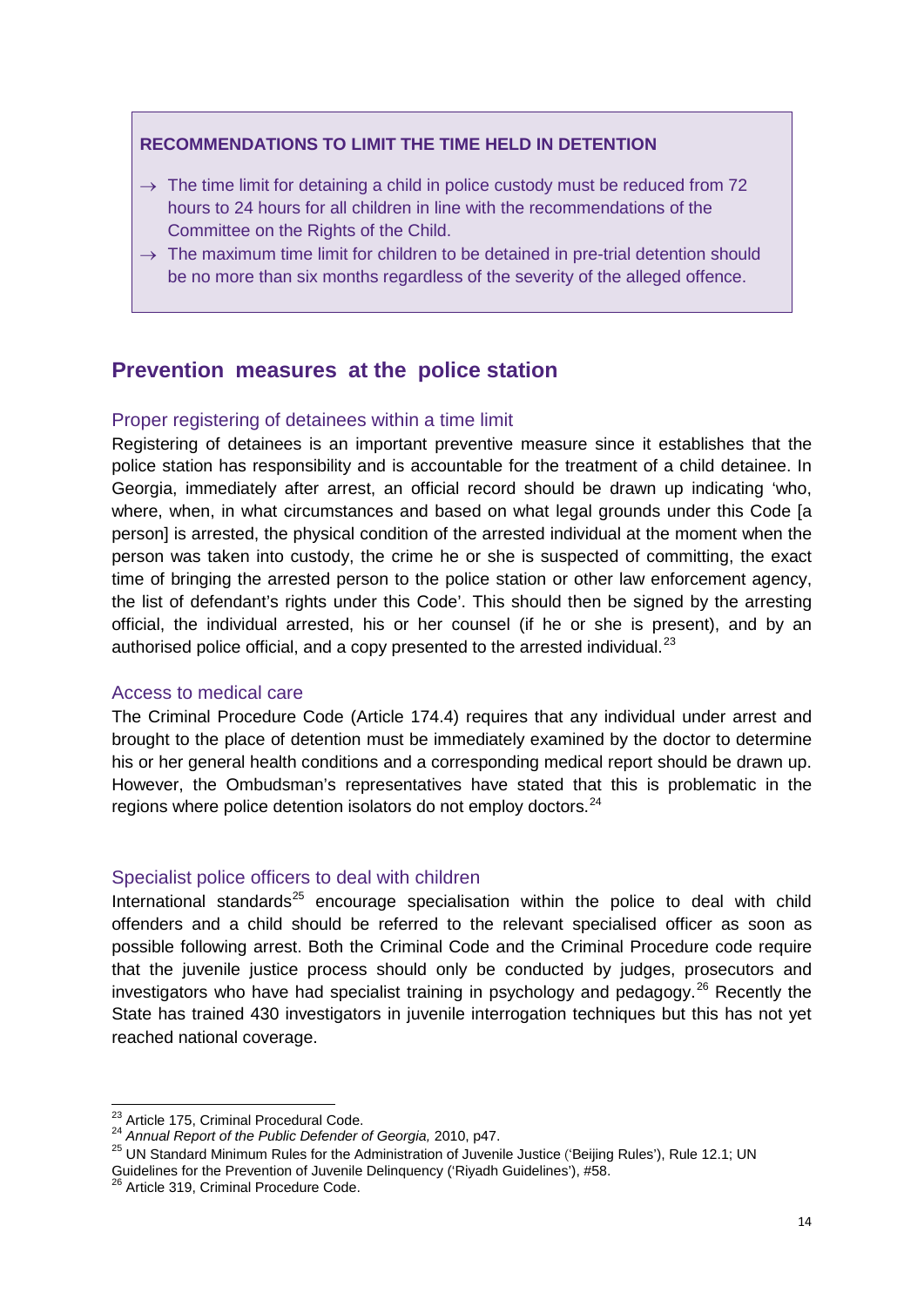#### Protection from abuse when taking samples and during searches

The process of taking samples and searching children in order to obtain evidence or for security purposes can be abused by police. The international instruments do not provide any specific protection for children in the course of searches, although Rule 10.3 of the Beijing Rules requires contact between law enforcement officials and children to be managed in such a way as to respect the legal status of the child, promote the well-being of the child and avoid harm to him or her. This could be read to imply that a child in detention should only be searched by an officer of the same sex. Intimate searches (such as taking of blood, saliva or pubic hair) should only be taken in limited circumstances and carried out by a medical practitioner.

According to Article 147 of the Criminal Procedure Code, a sample from a child (as from an adult) may be forcibly taken based on a court order. Taking a sample that may cause serious pain may only be taken in exceptional circumstances and with consent from the individual, or where a child is under the age of 16, with parental consent. During personal searches, which imply undressing of an individual, the search must only be conducted by a person of the same sex (Criminal Procedure Code, Article 121.4). However, these provisions are not specific to children.

#### Separation from adults during police detention

This is a vital protective mechanism and the international instruments are clear on the importance of separation of children from adults. In Georgia, according to Article 12(d) of the Additional Instruction regulating the Operation of Temporary Detention Isolators,<sup>[27](#page-13-4)</sup> juveniles must be held separately from adults. Worryingly however, in exceptional cases with the written permission from a prosecutor or an investigator, adults may also be placed in the cells where children are held.

#### Presence of lawyers, parents and others during questioning

Article 37 (d) of the CRC requires states to provide children with 'prompt access to legal and other appropriate assistance'. The UN Principles and Guidelines on Access to Legal Aid in Criminal Justice Systems assert that states should establish child-friendly legal aid systems that 'enable children, who are arrested, deprived of personal liberty, suspected or charged with a crime, to contact their parents/guardians at once and to prohibit any interview in the absence of a parent/guardian, and lawyer or other legal aid provider'. Such contact with the outside world can be a vital preventive mechanism and can also be an opportunity for children to report violence.

There are no separate rules regarding informing a parent/guardian of a child's arrest, although Article 177 of the Criminal Procedure Code does require that the prosecutor must inform a family member or close relative of the arrest of the individual no later than three hours after arrest. Importantly, the Criminal Procedural Code requires that the 'Interrogation during investigation of the accused having not attained 18 years of age shall be attended by

<span id="page-14-0"></span><sup>&</sup>lt;sup>27</sup> Approved by the Order No108 of the Minister of Interior, February 10, 2010 (Annex 3). This document encompasses statute, internal regulations and additional instructions for the operation of temporary detention isolators under the Ministry of Interior in Georgia.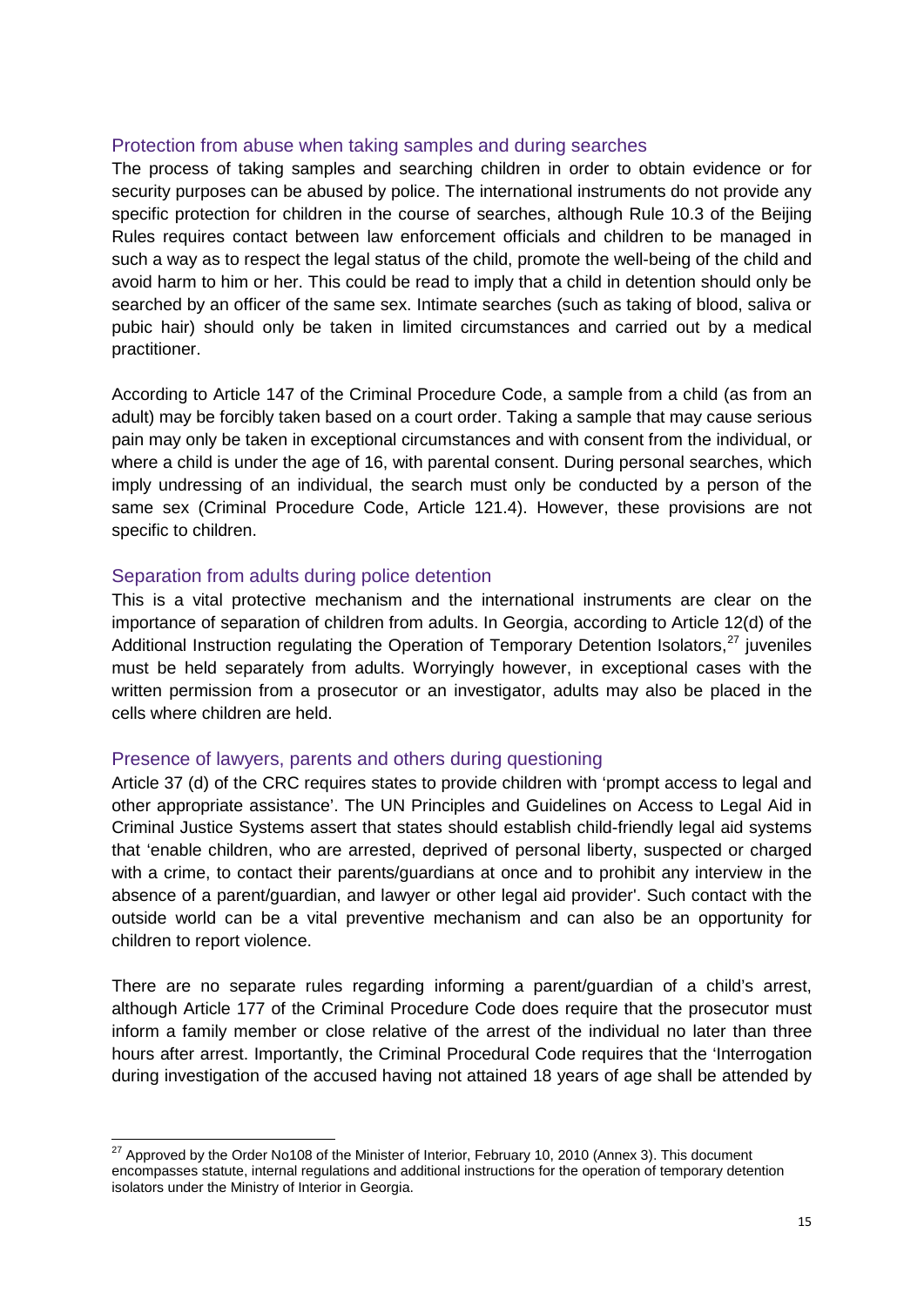his teacher or legal representative'.<sup>[28](#page-14-0)</sup> Furthermore, under the Criminal Procedural Code, the duty is on the investigators and prosecutors to ensure the mandatory presence of a legal counsel from the very first interrogation of a juvenile. The Criminal Code states that children must not be interrogated for longer than two hours without a break, and for no more than four hours during one day, or shorter if the child shows any signs of fatigue.<sup>[29](#page-15-1)</sup>

#### **RECOMMENDATIONS TO PREVENT VIOLENCE AGAINST CHILDREN IN POLICE DETENTION**

- $\rightarrow$  A comprehensive system of police officers specialised in children's rights should be established.
- $\rightarrow$  Children should have access to medical care at the police station as required.
- $\rightarrow$  Amendments to legislation should be made that explicitly require the separation of children and adults at all points of detention or deprivation of liberty, including during transportation to court or other facilities.

## <span id="page-15-0"></span>**Prevention measures during court proceedings**

## Support from social workers/probation officers to identify alternatives to pre-trial detention

The Criminal Code and Criminal Procedure Code requires courts (and also other actors in criminal proceedings) 'during proceedings on cases involving juveniles to investigate a child's living conditions, upbringing and development in order to assess the particularities of his or her character and conduct.<sup>[30](#page-15-2)</sup> However, in practice when a decision is being made about the possible use of detention for a child, examination of his or her social and family background is usually not taken into consideration.

#### Provision of legal assistance during court proceedings

Article 38.5 of the Criminal Procedural Code states that a defendant is entitled to have legal representation and to change their lawyer at any time. If a person is socially vulnerable then he or she can be provided with a legal defence at the State's expense. The defendant should have reasonable time and means to prepare a defence. According to the Criminal Procedural Code, defence counsel must always be present at a trial involving a child and the legal defence of a juvenile is mandatory. The Code also provides for a possibility of providing state-funded legal assistance in case mandatory defence must be provided and a hired lawyer is not available (Article 45, CPC). In this case the defence is provided by the Legal Aid Service under the Ministry of Corrections and Legal Assistance.<sup>[31](#page-15-3)</sup> A legal representative of a child is entitled to independently select and invite a defence counsel.<sup>[32](#page-15-4)</sup>

<span id="page-15-1"></span><sup>&</sup>lt;sup>28</sup> Article 311, Criminal Procedural Code (1998). This provision is in force until September 1, 2013.<br><sup>29</sup> Article 647, Criminal Procedure Code (1998).<br><sup>30</sup> Article 320, Criminal Procedure Code.<br><sup>31</sup> For more information

<span id="page-15-5"></span>

<span id="page-15-2"></span>

<span id="page-15-3"></span>

<span id="page-15-4"></span>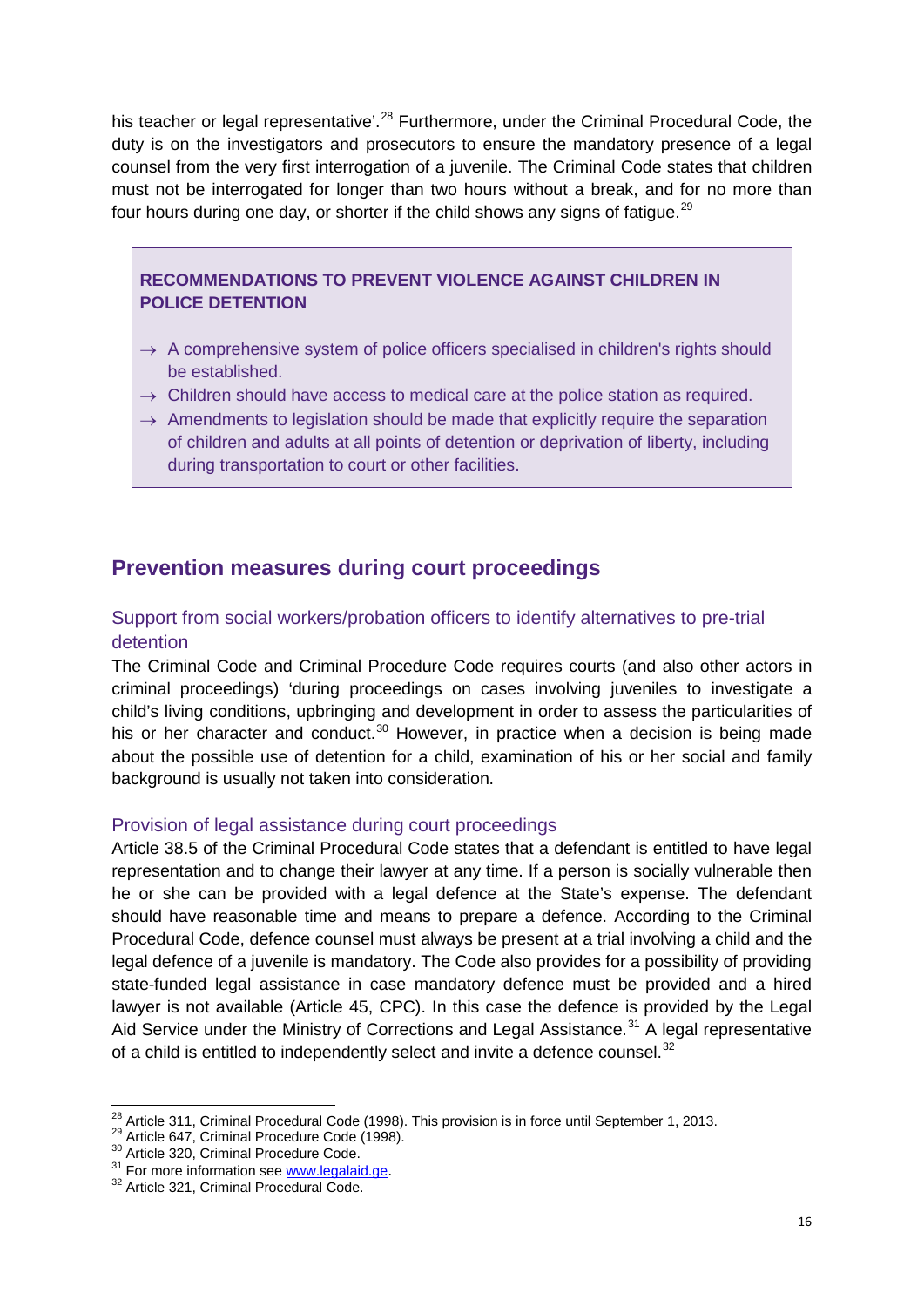#### Exclusion of evidence obtained through torture or threats

Courts which allow evidence that has been obtained through torture or threats add to the problems of impunity that make these practices so common in the investigation phase of the juvenile justice system. The Constitution of Georgia, Article 42.7 states that 'evidence, obtained in contravention of law, shall have no legal force', with torture and ill-treatment prohibited by Article 17 of the Constitution. In addition, an amendment to the Criminal Procedure Code requires that any confessions given by detainees (adult or child) during their detention must be confirmed in court before being admissible as evidence.

## **RECOMMENDATIONS FOR COURTS**

- $\rightarrow$  Courts must be supported in their decision-making by social workers, probation officers or other suitable persons who can liaise with family and community and identify community-based alternatives to pre-trial detention.
- $\rightarrow$  Clear legal provisions should be adopted that prescribe measures to be taken by courts should evidence appear to have been obtained through torture or illtreatment.

## <span id="page-16-0"></span>**Prevention measures in pre-trial detention facilities**

#### Separation from adults in pre-trial detention

This is a vital protective mechanism and the international instruments are clear on the importance of separation of children from adults. The Criminal Procedural Code, Article 323 specifically refers to the separation of children in pre-trial detention: 'The juvenile defendant, to whom detention is applied as a preventive measure, shall be held separately from adult defendants, convicts, and juvenile convicts'. Article 68 of the Imprisonment Code states that a child may stay in a juvenile establishment until the age of 20, although doesn't state whether or not those who have reached the age of maturity will be separated from those under the age of 18.

Children in pre-trial detention are usually isolated from adult inmates.<sup>[33](#page-15-5)</sup> However, in 2010, the Public Defender highlighted the fact that girls, both those in pre-trial detention and those convicted, are rarely separated fully from women prisoners. For example, the unit for girls within the General and Prison Regime Penitentiary Establishment No. 5 for Women and Juveniles is only formally separated from the unit for women and there is a shared yard which means that in practice, girls stay for a fair period in a day with sentenced women. During one monitoring visit, the establishment was overcrowded and, due to this, female children were living with adults in one cell. $34$  The Georgian penitentiary authorities' reason for the failure to fully separate girls and women is the small number of female juveniles in the system at any point in time. As of December 2012 there was only one juvenile in the women's penitentiary establishment.

<span id="page-16-2"></span><sup>33</sup> IJJO Interview with PRI Georgia's Regional Director on the evolution of the Juvenile Justice system, 28 March 2012 found at: [http://www.penalreform.org/news/ijjo-interview-pri-georgias-regional-director-evolution-juvenile](http://www.penalreform.org/news/ijjo-interview-pri-georgias-regional-director-evolution-juvenile-justice-system)[justice-system](http://www.penalreform.org/news/ijjo-interview-pri-georgias-regional-director-evolution-juvenile-justice-system) (accessed 1 November 2012) <sup>34</sup> *Annual Report of the Public Defender of Georgia*, 2010, p40.

<span id="page-16-1"></span>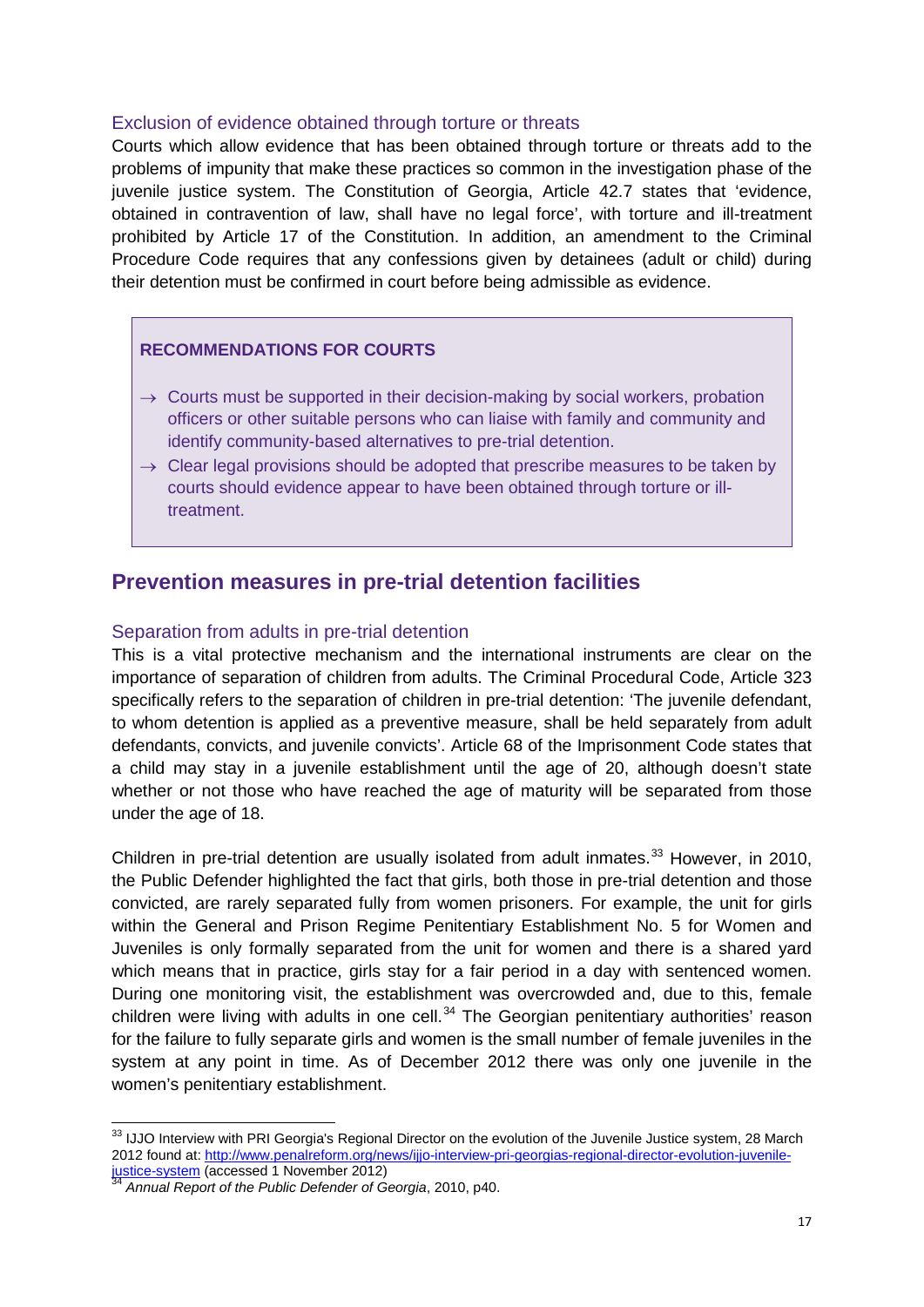#### Regular visits by parents/guardians/family members and others

Children are allowed 'four short visits per month, one additional short-term visit as an incentive; have three long-term visits per year, and as a form of incentive – two additional long-term visits per year with the length of 1-2 days'.<sup>[35](#page-16-2)</sup>

## Specialised standards and norms concerning disciplinary measures and security procedures with respect to children in pre-trial detention

According to the Imprisonment Code, 'handcuffs and strait-jackets shall not be used for women or juveniles' and while it is allowed for other accused/convicted prisoners, 'use of firearms shall be prohibited in the case of an escape of women and juveniles'. It also prohibits the placement of a child in solitary confinement.<sup>[36](#page-17-0)</sup>

## Procedural rules regarding searches of children which respect their privacy and dignity

If children are to be searched then this should be conducted by an officer of the same sex as the child and should be conducted in a way that does not humiliate, degrade the humanity and dignity of a child. The Imprisonment Code of Georgia states 'it shall be admissible to conduct search of accused/convicts…..personal search of accused/convicts shall be conducted by a person of the same sex'.<sup>[37](#page-17-1)</sup>

#### Appropriately qualified, trained and remunerated staff

According to the UN Study: 'Unqualified and poorly remunerated staff are widely recognised as a key factor linked to violence within institutions.' The status of staff in juvenile detention facilities in Georgia remains low.

## Implementation of a clear child protection policy in place with step-by-step procedures on how allegations and disclosures of violence are to be handled by institutions

Institutions where children are detained do not have a clear overarching child protection policy that includes a clear statement that every child has the right to be protected from all forms of violence, abuse, neglect and exploitation, and it is the duty of every police officer and detention facility employee to ensure that children are so protected and where everyone has a duty to immediately report any concerns, suspicions or disclosures to the appropriate authorities.

#### **RECOMMENDATIONS TO REDUCE VIOLENCE IN PRE-TRIAL DETENTION**

- $\rightarrow$  Amendments to legislation should be made that explicitly require the separation of boys and girls from adults at all points of detention or deprivation of liberty (including during transportation to court or other facilities), including police and pre-trial detention.
- $\rightarrow$  Regulations relating to visits by parents, family members and others to children in

<span id="page-17-2"></span><span id="page-17-0"></span><sup>&</sup>lt;sup>35</sup> Article 70, Imprisonment Code.<br><sup>36</sup> Article 57, Article 82, Imprisonment Code.<br><sup>37</sup> Article 52, Imprisonment Code.

<span id="page-17-1"></span>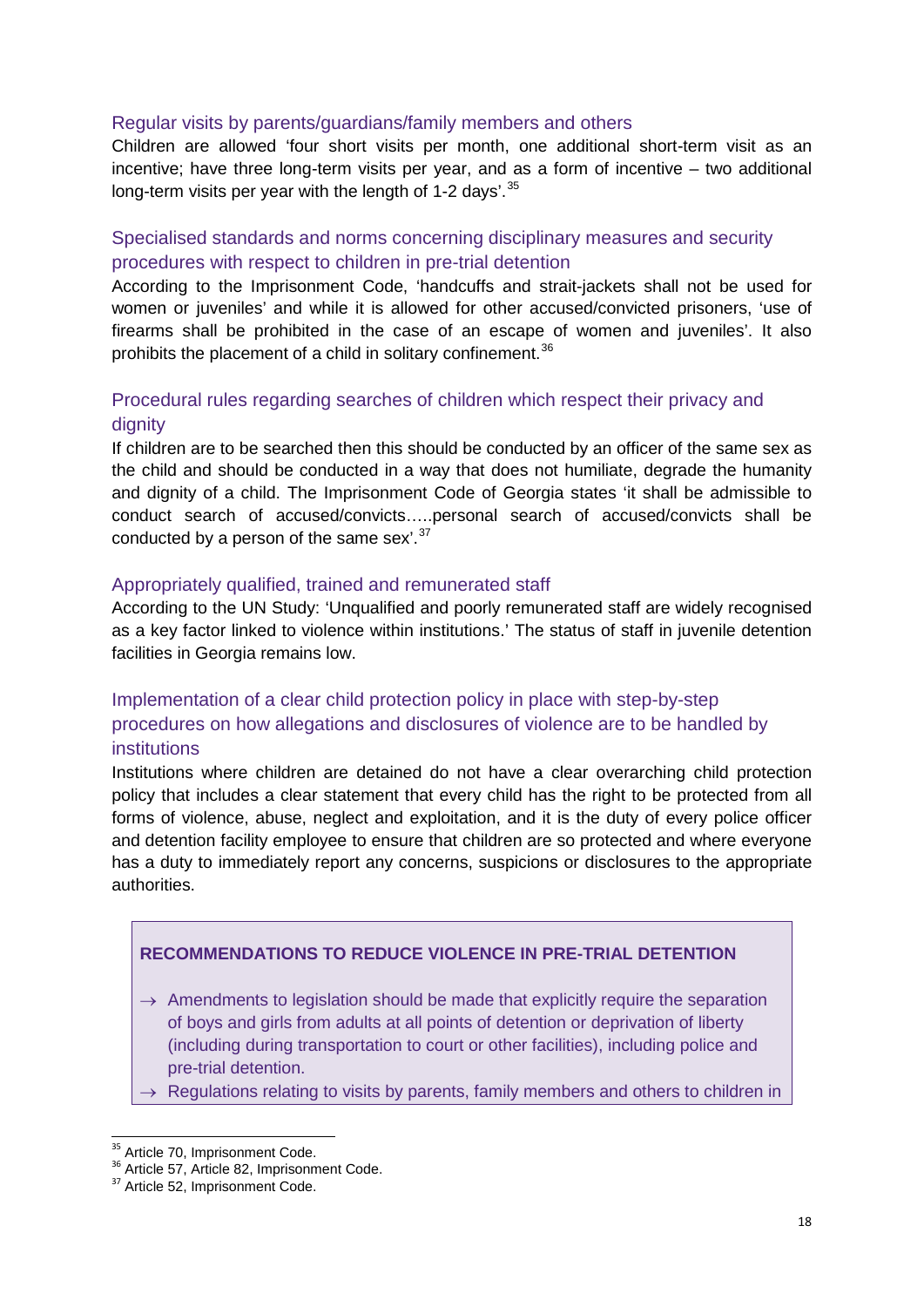detention should be developed taking into account the following issues:

- The Havana Rules state that they should occur 'in principle once a week and not less than once a month'.<sup>[38](#page-17-2)</sup>
- Children should have access to appropriate facilities to maintain contact with relatives and significant others such as comfortable private space to conduct visits.
- Children should be placed in a facility that is as close as possible to the place of residence of his or her family.<sup>[39](#page-18-1)</sup> To ensure that children are able to be placed near their families, the Havana Rules encourage States to decentralise institutions.<sup>[40](#page-18-2)</sup>
- Children should be provided with help in communicating with their families and their right to privacy should be respected.<sup>[41](#page-18-3)</sup>
- Children should be allowed to communicate with other persons or representatives of reputable outside organisations who can help to expand the range of activities and support that the child can access while detained, supporting their development and encouraging their reintegration into society.
- $\rightarrow$  Specific regulations must be drawn up and implemented concerning the use of disciplinary measures in all detention facilities where children are held. This must be in line with the Havana Rules and in particular must prohibit corporal punishment, solitary confinement and restriction or denial of contact with family members. These regulations must be known about by children and staff.
- $\rightarrow$  Staff should be carefully selected, undergo criminal record checks, receive appropriate training and necessary supervision, be fully qualified, and receive adequate wages.
- $\rightarrow$  Staff must be trained in child rights and non-violent disciplinary measures.
- $\rightarrow$  Efforts should be made to improve the status of individuals working with children in detention to ensure high-calibre employees.
- $\rightarrow$  They must be trained to immediately report any concerns, suspicions or disclosures of violence against children to the appropriate authorities.
- $\rightarrow$  Establish a clear child protection policy as part of the national Juvenile Justice Action Plan, which includes step-by-step procedures on how allegations and disclosures of violence are to be handled by institutions.

## <span id="page-18-0"></span>**Independent monitoring of police and pre-trial detention facilities**

According to the UN Standard Minimum Rules for the Protection of Juveniles Deprived of their Liberty, duly constituted authorities independent from the institution should undertake inspections on a regular basis, with unannounced inspections on their own initiative. Such inspections can play an important role in preventing violence as well as providing avenues for children to bring violence to the authority's attention.

<span id="page-18-4"></span><span id="page-18-1"></span><sup>&</sup>lt;sup>38</sup> United Nations Rules for the Protection of Juveniles Deprived of their Liberty ('Havana Rules'), Rule 60.<br><sup>39</sup> General Comment No 10, para 60.<br><sup>40</sup> Havana Rules, Rule 30.<br><sup>41</sup> Havana Rules. Rule 61 and 87(e).

<span id="page-18-2"></span>

<span id="page-18-3"></span>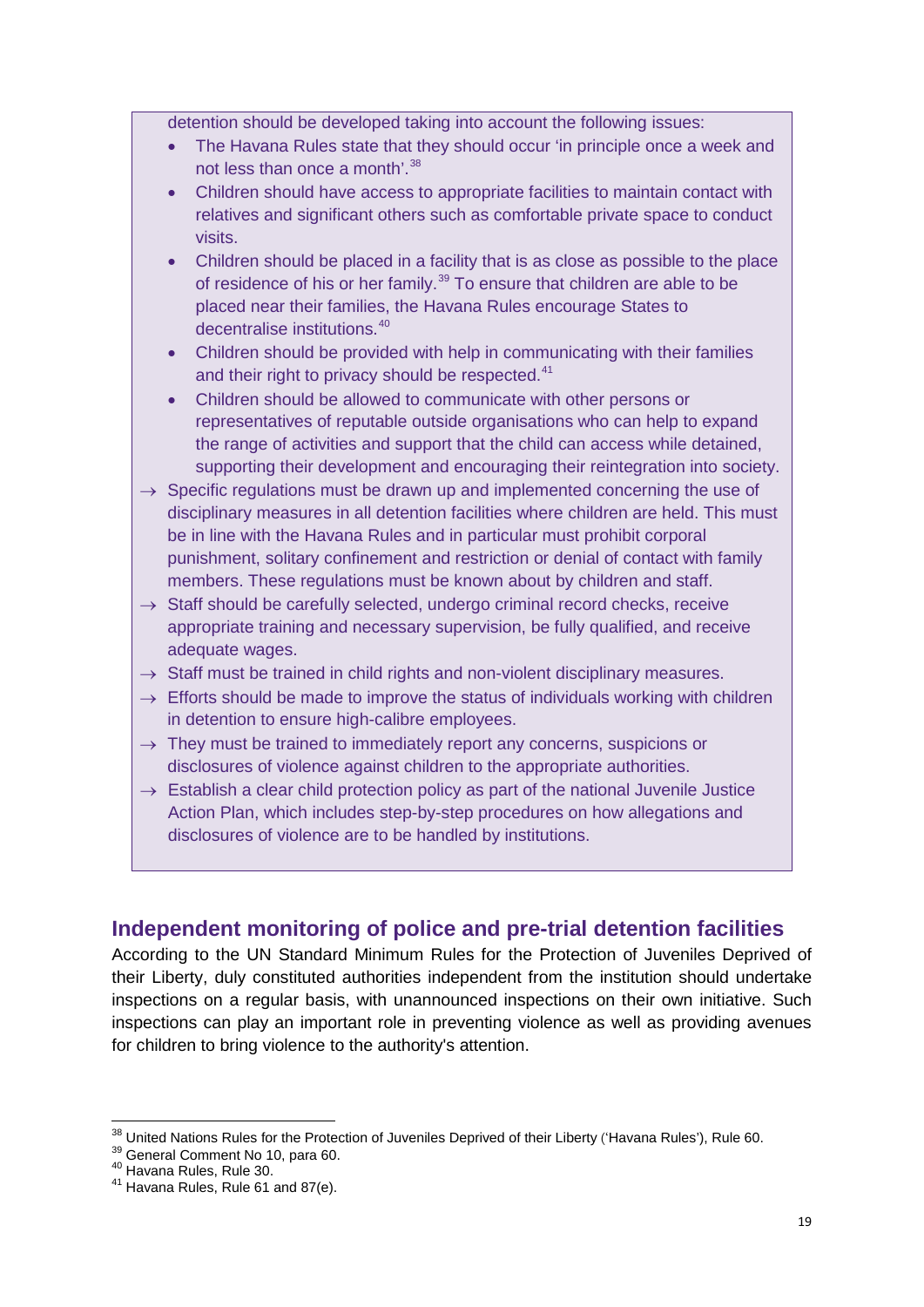## Relevant international and regional human rights instruments ratified and cooperation with UN special procedures

Georgia is State Party to the CRC, ICCPR, CAT and the ECHR, all of which contain provisions on the prohibition of torture. Georgia has also ratified OPCAT and the ECPT. The CPT visited Georgia in 2001, 2003, 2004, 2007, 2010 and 2012. Georgia has cooperated with the Special Rapporteur on torture and other cruel, inhuman or degrading treatment or punishment who visited in 2005, and has received a visit from the Working Group on Arbitrary Detention.<sup>[42](#page-18-4)</sup>

#### System guaranteeing regular independent inspection of places of detention

Georgia has ratified OPCAT and established a National Preventive Mechanism (NPM) within the Public Defender's Office. The Imprisonment Code (Article 60) gives the Public Defender of Georgia and the Special Preventive Group the right to access all pre-trial detention and custodial establishments without special authorisation. Similarly Article 18 of the Organic Law of Georgia on the Public Defender of Georgia states 'the Public Defender shall be entitled to: a) have unimpeded access to the premises of any state or local self-government body, enterprise, organisation and institution, regardless of its organisational-legal form including military units, places of arrest, pre-trial detention facilities and other places of restriction of liberty, psychiatric institutions….; b) demand and immediately or not later than within 10 days receive from state or local self-government bodies, public organisations and officials all documents, files and other material necessary for examination; c) demand and receive written explanation from any public official, civil servant or equivalent employee on the subject under the examination; d) engage relevant state and/or private agencies to perform expert examinations and/or prepare findings…; e) have access to criminal, civil and administrative case files where a final decision has been rendered by court'.

Article 19 of the Act sets out that 'the Public Defender or a member of the Special Preventive Group inspects the observance of human rights and freedoms in establishments of detention and deprivation of liberty, other places of arrest or restriction of liberty, psychiatric institutions…; personally meets and interviews persons under arrest, detained persons and convicts; inspects the documentation confirming their placement in above mentioned establishments'.

The NPM has actively conducted monitoring visits to juvenile facilities. However, the creation of the NPM has meant that other public oversight in places of detention has disappeared including public commissions mandated by the Ministry of Justice to enter prisons and conduct monitoring.

#### **RECOMMENDATION TO ENSURE INDEPENDENT MONITORING**

Ensure that independent inspections and monitoring of detention facilities by qualified bodies take place on a regular basis, at times unannounced, with full access to the facilities and freedom to interview children and staff in private.

 <sup>42</sup> Human Rights Council, *Report of the Working Group on Arbitrary Detention A/HRC/19/57/Add.2,* 2012. Available at:

<span id="page-19-0"></span>[http://nhri.ohchr.org/EN/IHRS/HumanRightsCouncil/19/WG%20arbitrary%20detention/Report%20of%20the%20](http://nhri.ohchr.org/EN/IHRS/HumanRightsCouncil/19/WG%20arbitrary%20detention/Report%20of%20the%20WG%20on%20Arbitrary%20Detention%20-%20Mission%20to%20Georgia.pdf) [WG%20on%20Arbitrary%20Detention%20-%20Mission%20to%20Georgia.pdf](http://nhri.ohchr.org/EN/IHRS/HumanRightsCouncil/19/WG%20arbitrary%20detention/Report%20of%20the%20WG%20on%20Arbitrary%20Detention%20-%20Mission%20to%20Georgia.pdf) (accessed 1 November 2012)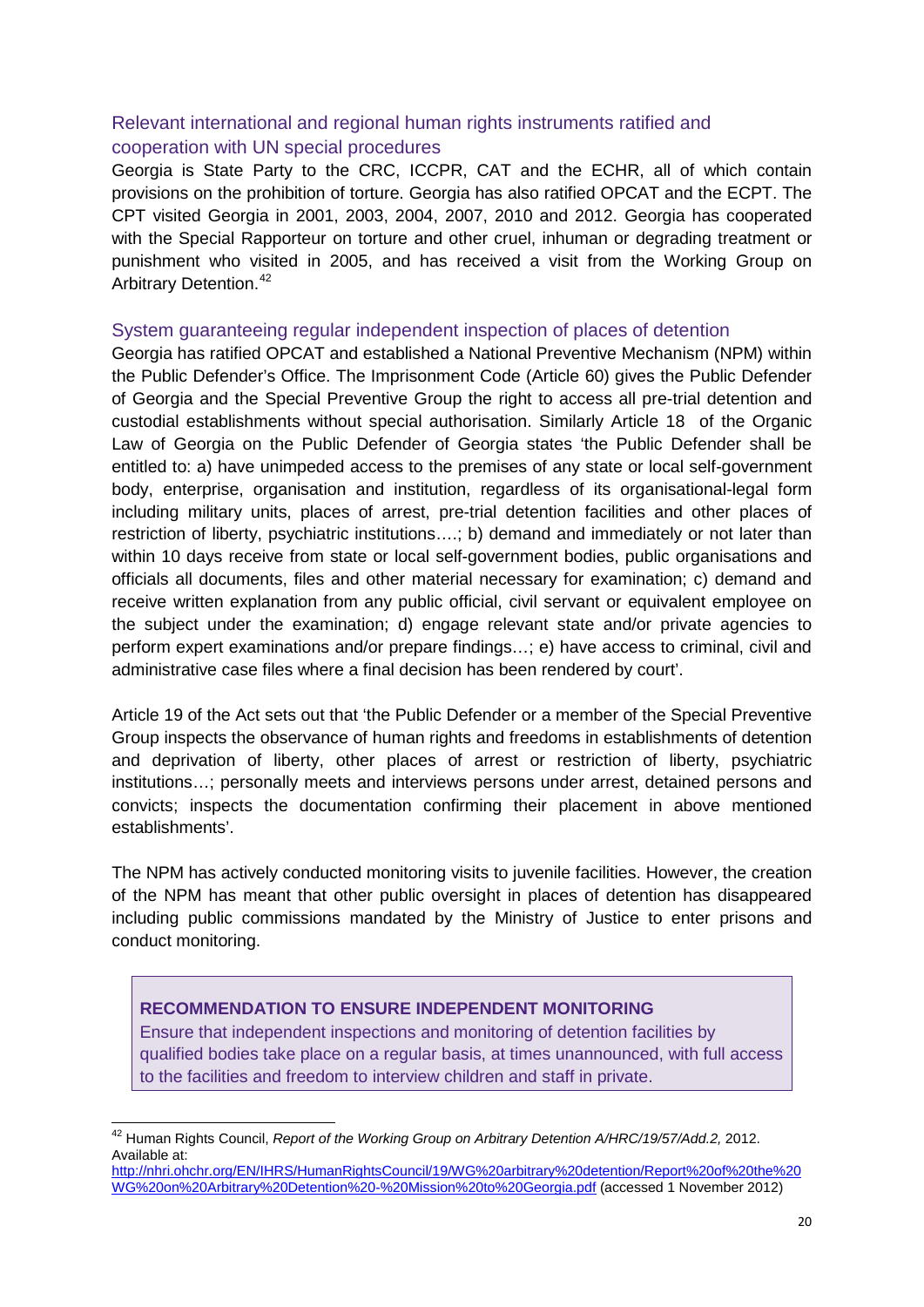#### **Measures to ensure accountability**

Under international human rights law, Georgia is obliged to thoroughly and promptly investigate allegations of violence (including the use of torture) against children in police and pre-trial detention, prosecute those implicated by the evidence, and, if their guilt is established following a fair trial, impose proportionate penalties. Implied in this is that the children concerned should have the opportunity to assert their rights and receive a fair and effective remedy, that those responsible stand trial, and that the victims themselves obtain reparations.

In the first instance there should be clear avenues for children to make complaints of illtreatment whilst in detention. The rules regarding lodging complaints are found in Article 96 of the Imprisonment Code: 'Act (action of omission) of the staff of the penitentiary system, legal act, decision and other violations of rights determined by the present Code, may be a basis for filing a complaint. An accused/convict may file individual or collective claims. The complaint may be filed in written form. A complaint may be filed within three months after disclosure of the act concerned'.

On admission to an establishment, the staff must provide the possibility for children to read written information including the rules for filing complaints, or if illiterate for the information to be provided orally and the child must sign to signify that this has been done. Specifically, Article 97 states that a child should be given this information 'in an understandable for him or her format'.

Children may also make complaints to the Public Defender (Ombudsman) of Georgia. Article 15 of the Organic Law of Georgia on the Public Defender states: 'applications, complaints and letters sent to the Public Defender by persons held in police custody, pre-trial detention or in other places of restriction of liberty shall be confidential and shall be mailed without opening, examination or censorship. Any such correspondence shall be delivered to the Public Defender without delay'.

In addition, the Imprisonment Code allows for the detained person's lawyer, legal representative or close relative to file a complaint if 'they have a reasonable doubt about violation of an accused/convict's rights; or health condition of an accused/convict does not allow him or her to file a complaint personally'.

Public officials also have an obligation to report ill-treatment and take action upon it. Article 75 of the Imprisonment Code requires that 'Upon admission to the pre-trial detention establishment a person shall undergo medical examination by a doctor of the pre-trial detention establishment and a relevant report drawn up. If an accused is discovered to have bodily injuries the administration shall immediately inform the prosecutor thereof'.

Provisions against violence and abuse are found in the Civil Code (1997), the Code of Administrative Offences, the Criminal Code (1999) and the Constitution (1995). Any person subject to abuse may pursue a civil action against the abuser. The Prosecutor General's Office is in charge of all criminal investigations into allegations of torture and mistreatment. Prosecutors are required to investigate the use of force by police when a detainee with injuries sustained during arrest is registered. The law requires the office to open an investigation when it receives information about a possible violation, even if from an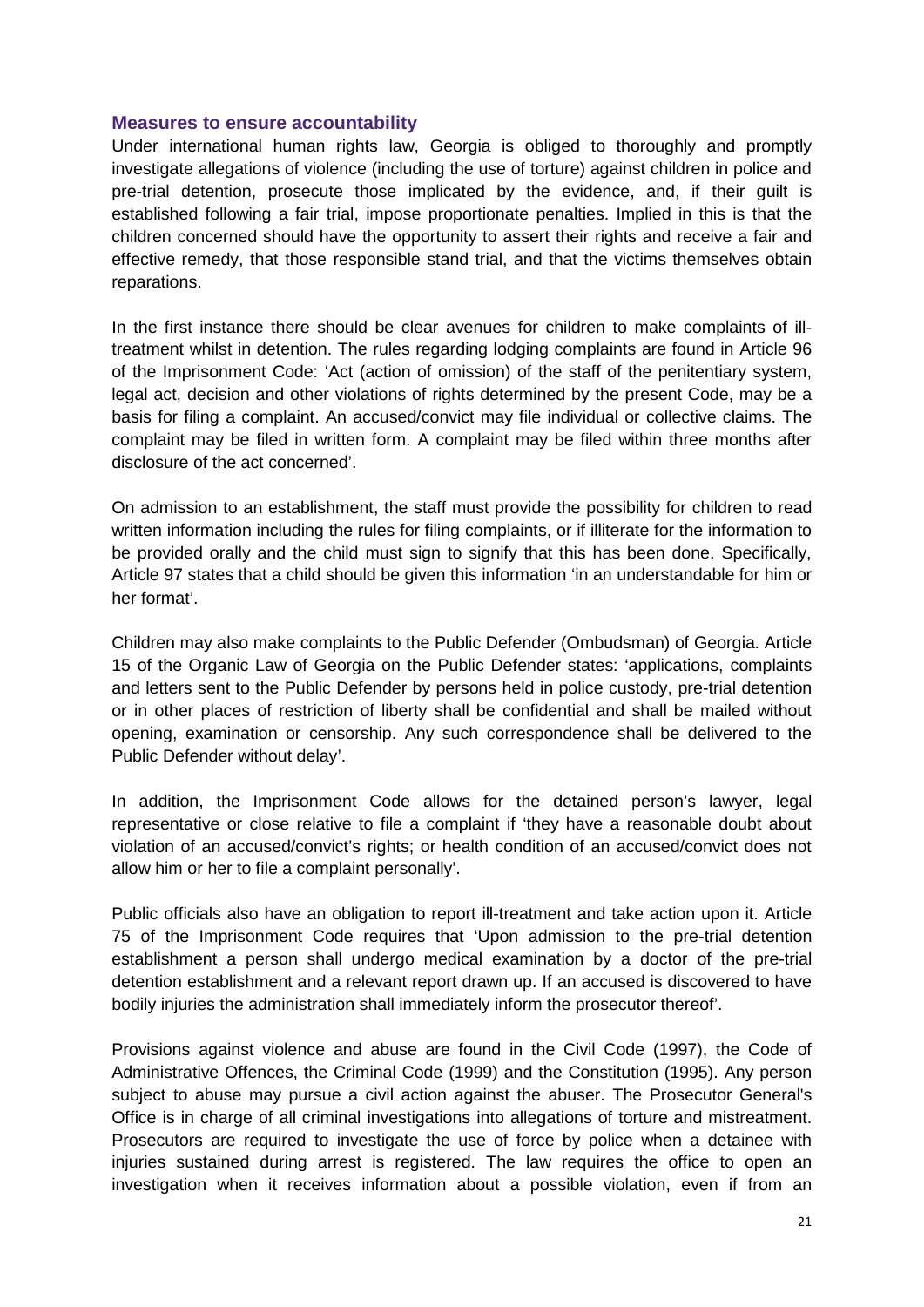anonymous source. If prosecutors conclude after an investigation that charges are not warranted, the decision can be appealed to a higher level within the office.

Torture is clearly prohibited under Article 17.2 of the Constitution of Georgia: 'Torture, inhuman, cruel treatment and punishment or treatment and punishment infringing upon honour and dignity shall be impermissible'. After amendments to the Criminal Code in 2005, the crime of torture is now defined in line with international standards with regard to the definition of torture. The penalty for torture was increased in 2006 from seven to 10 years' imprisonment (between nine to 15 years if committed in aggravating circumstance, and between 12 to 17 years if committed by an organised group). In addition, attacking a child is considered to be an aggravating circumstance in cases of torture and cruel, inhuman or degrading treatment or punishment and other forms of violence. (When the victim is a child, the person responsible is punishable with deprivation of liberty for a term of nine to 15 years, and subject to deprivation of the right to hold office for a term not exceeding five years. In cases where there is no aggravated circumstance, the custodial sentence is seven to 10 years).[43](#page-19-0) However, there is no specific definition of torture against a child victim and the World Organisation against Torture has voiced concerns about how the courts may interpret and adequately apply the legislation in practice to cases where the victim of torture is a child. Under Article 92 of the Criminal Procedure Code, 'everyone has a right to request and receive compensation for damages incurred due to illegal procedural actions…via civil/administrative claim procedure'.

The challenge is of course that of implementation and the often insurmountable obstacles children face in ensuring that criminal investigations are initiated and impartially and adequately investigated. With regards to police violence against suspects and defendants, the US Department of State Human Rights Report<sup>[44](#page-21-0)</sup> highlights NGO allegations that victims often do not report abuse, fearing police retribution against them or their families. NGOs also continued to claim that close ties between the Prosecutor General's Office and police hindered their ability to substantiate police misconduct and alleged that the judiciary's lack of professionalism and independence made it unresponsive to torture allegations. Furthermore, the Public Defender claimed that investigation of ill-treatment is both superficial and formalistic in nature and often is qualified not under legislation regarding torture and illtreatment but under the law prohibiting abuse of power, which carries a considerably lower sanction. As a result, despite implementation of positive reforms, NGOs claimed law enforcement officials could still resort to torture or mistreatment with limited risk of exposure or punishment. NGOs also believed a lack of adequate training for law enforcement officers, as well as low public awareness of the protections afforded citizens, impeded improvements. Another issue is that in some cases forensic medical examination is ordered with a delay of some weeks, at a point when the injuries suffered by a victim may not be traced any more.

There are no procedures or practices designed to protect victims of torture or ill-treatment from continued violence, threats or reprisals and this was raised by the Ombudsman in his report (2011) and statements. He specifically recommended establishing a procedure of transferring prisoners to prison institutions different from those where they were subject to

<span id="page-21-1"></span><span id="page-21-0"></span><sup>&</sup>lt;sup>43</sup> Article 144(1), Criminal Code, paras 2 and 3.<br><sup>44</sup> US Department of State, *Human Rights Report: Georgia*, 2010. Available at: <http://www.state.gov/j/drl/rls/hrrpt/2010/eur/154425.htm> (accessed 1 November 2012)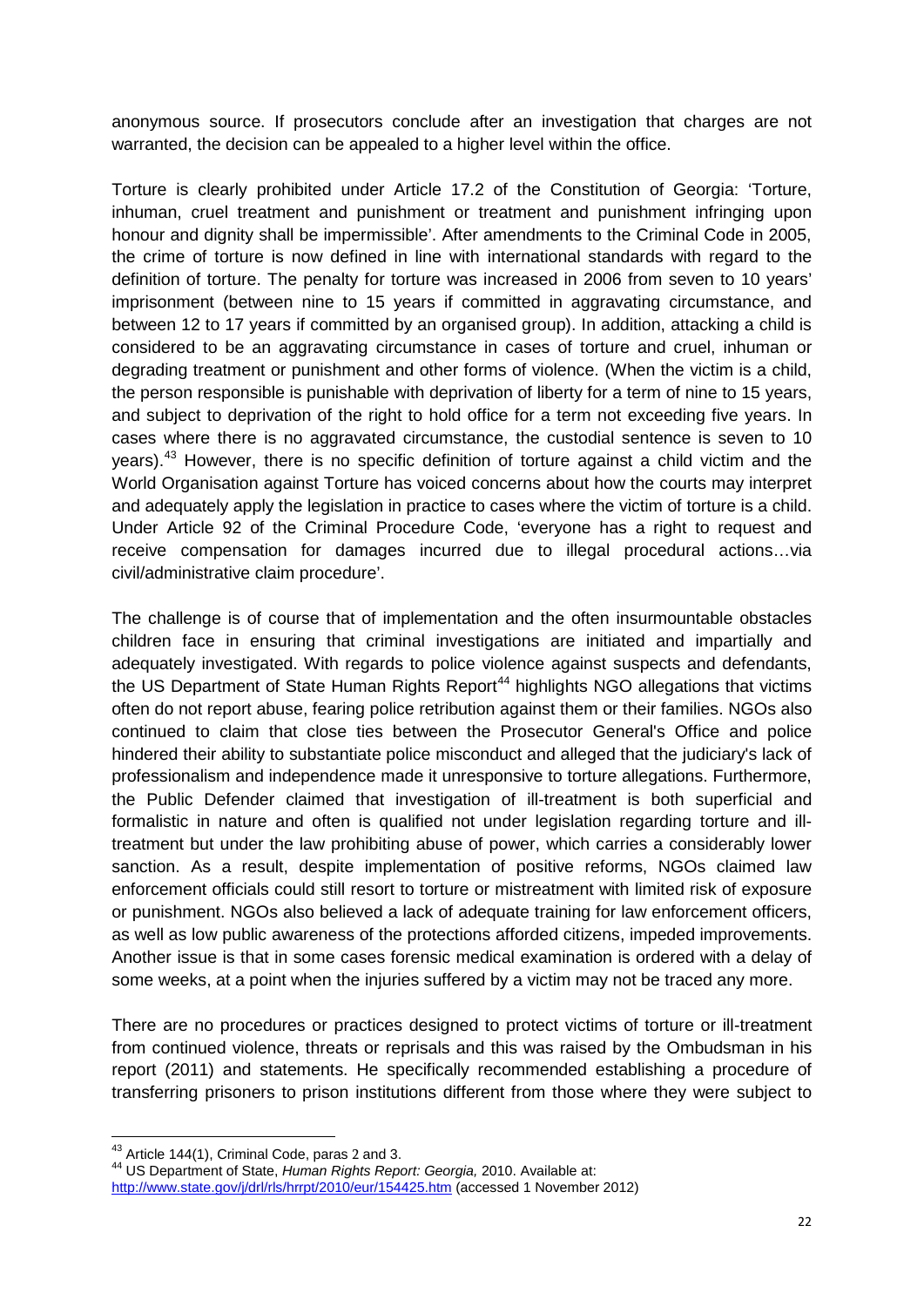alleged ill-treatment. This was also one of the recommendations from PRI's 2012 regional conference on Combating Torture.[45](#page-21-1)

#### <span id="page-22-0"></span>**RECOMMENDATIONS TO COUNTER IMPUNITY**

- $\rightarrow$  Deliver a firm message of 'zero tolerance' of ill-treatment, including through ongoing training activities, to all police and prison staff. As part of this message, it should be made clear that the perpetrators of ill-treatment and those condoning or encouraging such acts will be subject to severe sanctions.<sup>[46](#page-22-1)</sup>
- $\rightarrow$  Ensure that allegations of violence and ill-treatment including torture are impartially and adequately investigated.
- $\rightarrow$  Establish effective, confidential and child-friendly complaint procedures for children and their families and ensure that complaints are promptly and thoroughly investigated by an independent authority.

<span id="page-22-2"></span><span id="page-22-1"></span><sup>45</sup> For a video report of the event from the *Georgia Times*, see<http://www.youtube.com/watch?v=re4XyIkfLRE> <sup>46</sup> <http://www.cpt.coe.int/documents/geo/2010-27-inf-eng.pdf>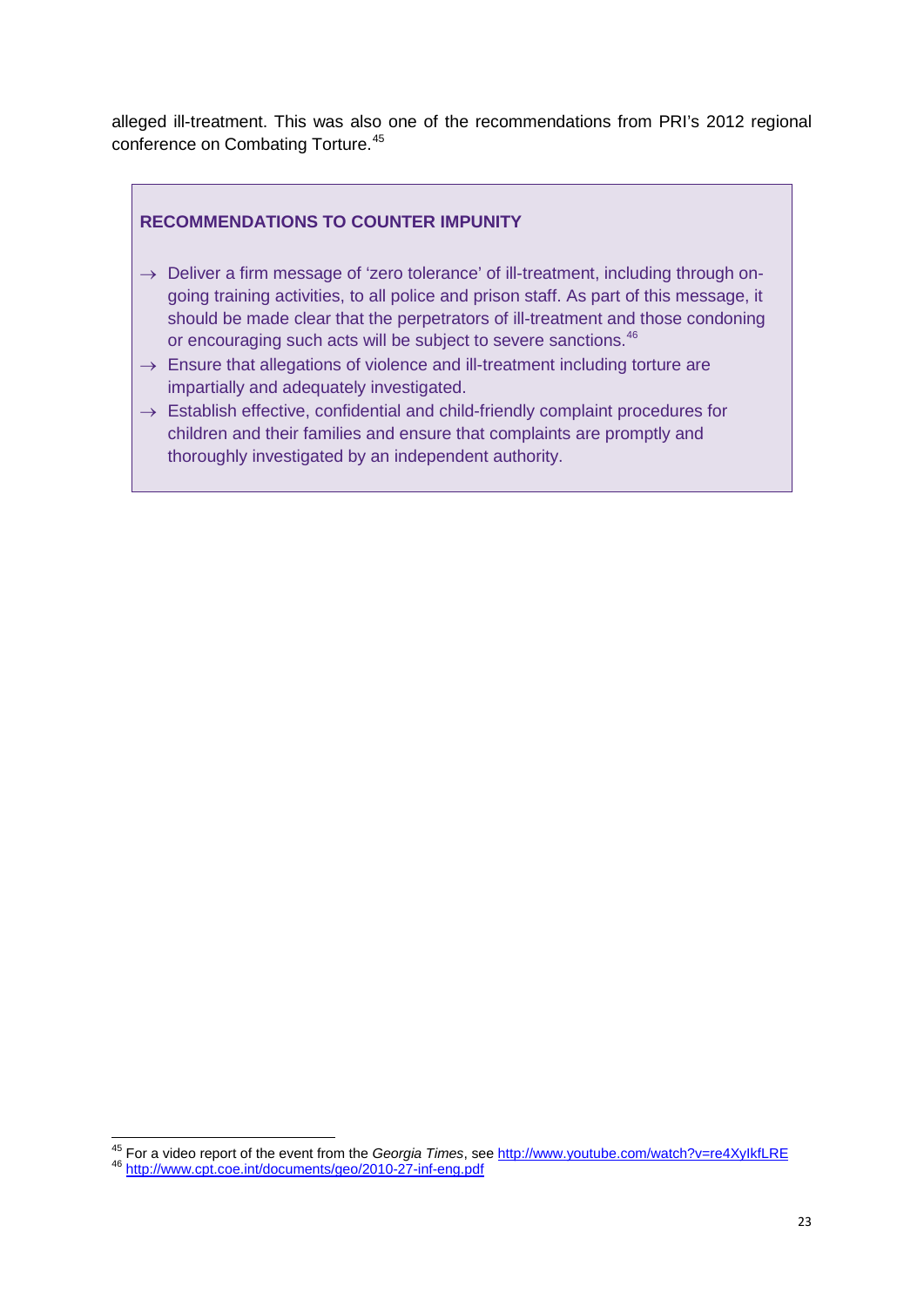## <span id="page-23-0"></span>**ANNEX 1. COUNTRY STUDY TEMPLATE**

## **INFORMATION REQUIRED FOR COUNTRY STUDIES ON LAW AND POLICY MEASURES TO PREVENT AND REMEDY VIOLENCE AGAINST CHILDREN DURING POLICE AND PRE-TRIAL DETENTION**

### **1. Baseline information**

#### **NB where possible this information should be disaggregated by gender**

- The number of children arrested within 12 months per 100 000 child population
- The number of children in detention per 100 000 child population
- The number of children in pre-trial detention per 100 000 child population
- Time spent in detention before sentence
- Time spent in detention after sentence
- Number of child deaths in detention during 12 months
- Percentage of children not wholly separated from adults
- Percentage of children visited by family member in last three months
- Percentage of children receiving a custodial sentence
- Percentage who enter a pre-trial or pre-sentence diversion scheme
- Percentage of children in detention who are victims of self-harm during a 12-month period
- Percentage of children in detention who are victims of sexual abuse during a 12 month period
- Percentage of children in detention who have experienced closed or solitary confinement at least once during a 12-month period
- Percentage of children released from detention receiving confidential exit interviews by independent authority

#### **2. Overarching law and policy**

• Is there a comprehensive law and policy on juvenile justice in line with the core elements set out in Committee on the Rights of the Child General Comment no 10?

#### **3. Measures in place to reduce the number of children in detention overall**

- Are status offences and minor offences such as begging or loitering decriminalised?
- Are there any status offences/minor offences which particularly impact on girls?
- What is the age of minimum criminal responsibility?
- What is the minimum age at which children can be detained in custody?
- What provision is there for children with mental health problems to be dealt with outside the criminal justice system?
- What is the availability and use of pre-trial and pre-sentence diversion.
- Does the use of pre-trial and pre-sentence diversion differ for girls and boys?

#### **4. Measures in place to protect children from violence at the police station**

• Are there alternatives to arrest such as issuing a police warning/caution or written notice to appear?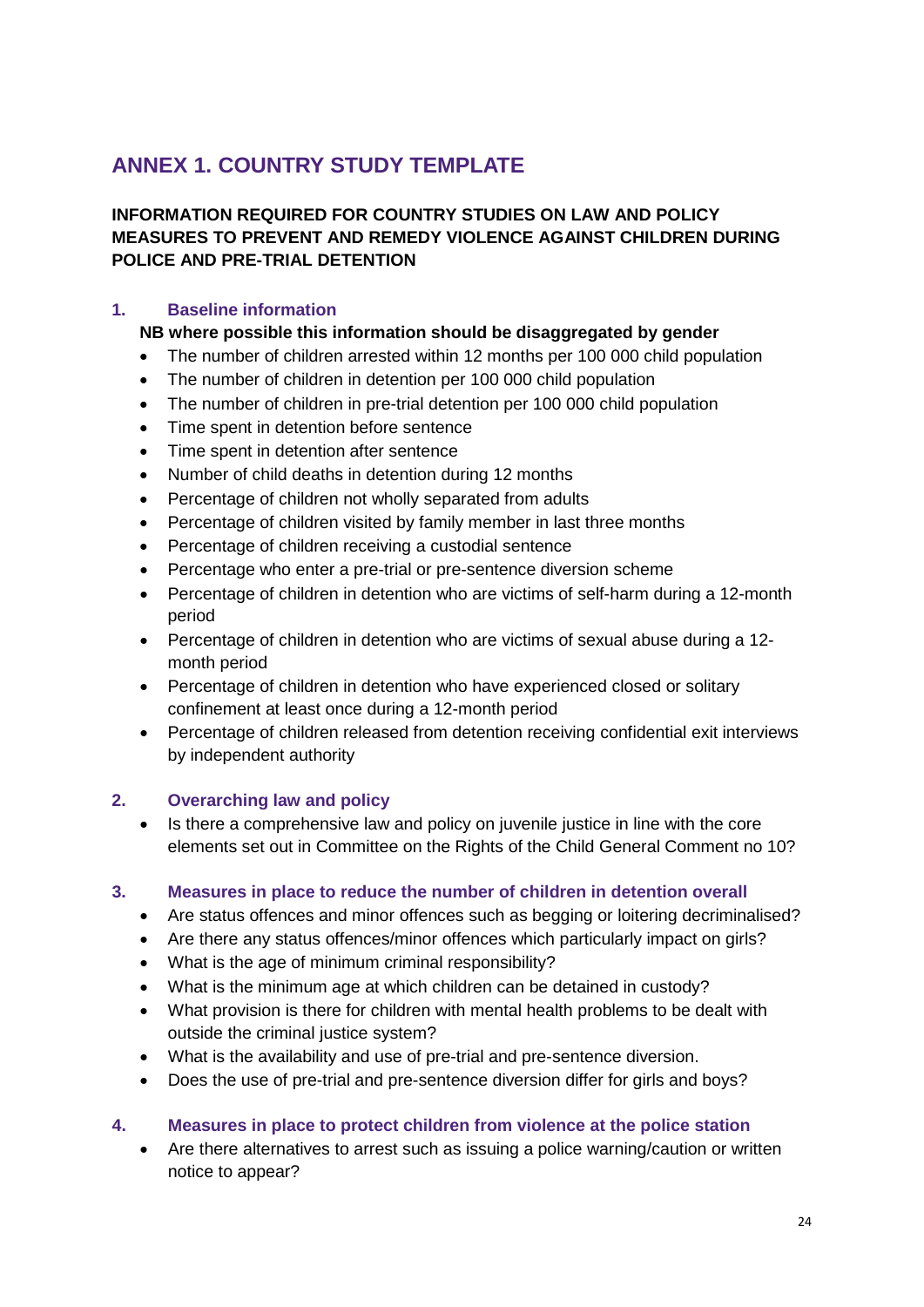- What are the legal requirements regarding the presence of lawyers, appropriate adults, parents or guardians during questioning in a police station? What are the sanctions for breach of these requirements?
- Does the law limit the period that a child may be held by the police for questioning without a judicial order to 24 hours, as recommended by the Committee on the Rights of the Child? If not, how long may the police keep a child in detention for purposes of questioning without a court order?
- What are the legal provisions for children to have access to medical care whilst detained by the police?
- Is there provision for a child to be handed over to a specialised police official as soon after arrest or apprehension as possible?
- Do procedural rules regarding searches of children respect their privacy and dignity, and ensure that intimate searches are only authorised in narrow circumstances and carried out by a medically trained person of the same sex unless delay would cause harm to the child?
- Do procedural rules regarding the taking of intimate and non-intimate samples for evidence include rules relating to consent, and to the retention of such evidence?
- What do rules of evidence say regarding the submission of any statements or evidence that are not gathered in compliance with law or policy, and what are sanctions for officers regarding failures arising from this?
- Is there law and policy setting out appropriate physical conditions for police holding cells that accommodate children and which take into account the requirements of boys and girls?
- Do police station registers indicate the child's details (including age) and the time of arrest/apprehension and are these registers open to inspection by lawyers, social workers and independent monitoring bodies?

## **5. Measures for protecting children being brought before the court for the first time**

- Are children brought before a court/tribunal (or the appropriate forum) for consideration of release as soon as possible but within 24 hours of arrest or apprehension?
- What are the sanctions against those responsible if there is a delay in coming before court?
- Law and policy regarding transporting children to court (ie separate from adults, girls separate from boys, and not handcuffed except in tightly-prescribed exceptional circumstances).
- Law and policy regarding accommodation of children at court, ie kept separate from adults and girls separate from boys.
- What are the legal requirements regarding the presence of lawyers, appropriate adults, parents or guardians during court appearances? What are the sanctions for breach of these requirements?
- Is the possibility of diversion or other alternative measures considered at the first appearance?
- If the case is not to be diverted, then are alternative measures to detention considered eg unconditional or conditional release into the care of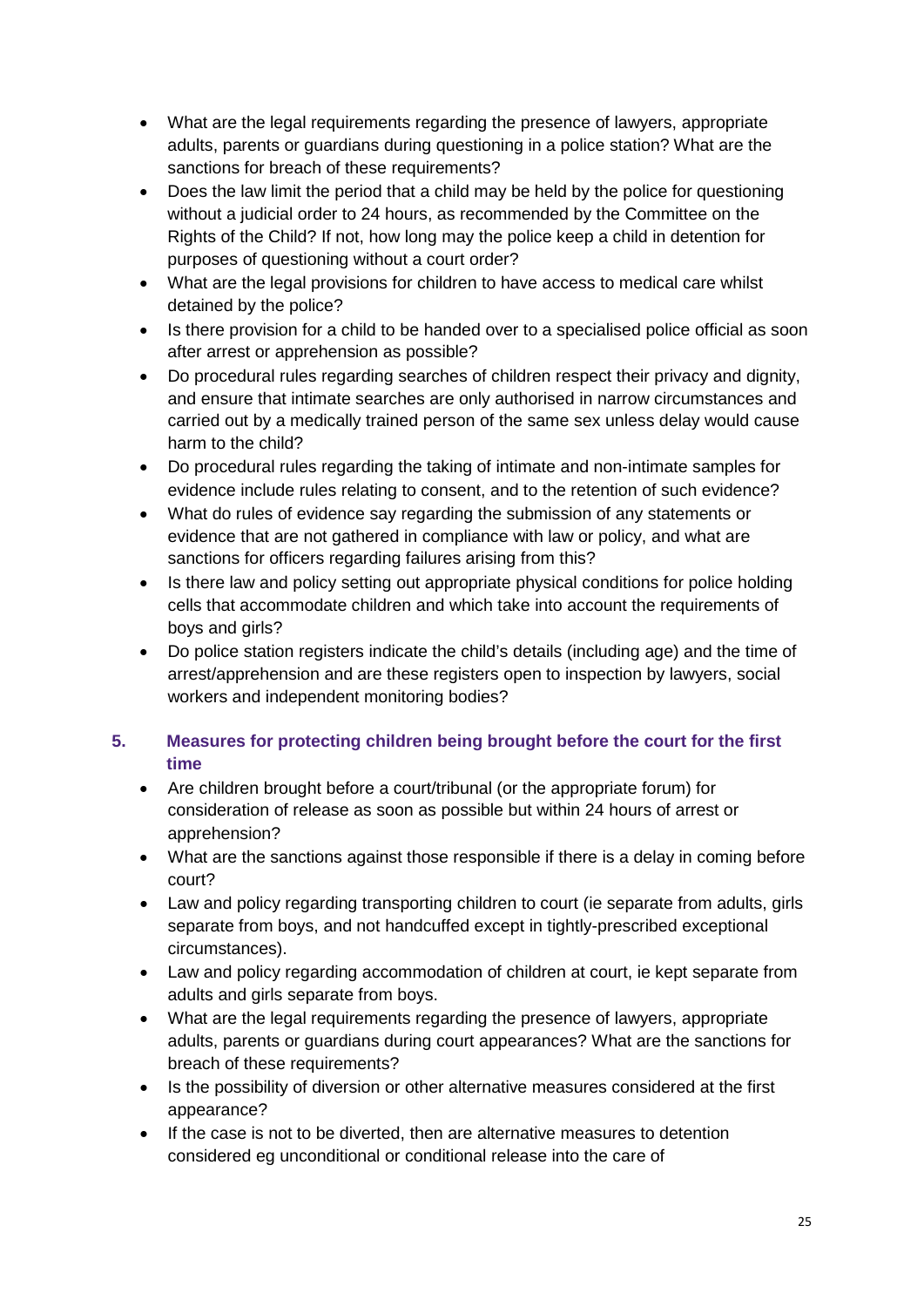parent/guardian/other appropriate adult, close supervision in the community, foster care etc?

• Are courts allowed to use evidence that has been obtained through torture or threats to be presented to the court or used against a child to lead to a conviction?

#### **6. Measures to reduce the numbers in pre-trial detention**

- Law and policy regarding use of alternative measures to detention eg diversion/ referral to restorative justice programmes.
- Alternatives to pre-trial detention eg care of parent/guardian/suitable adult, close supervision, foster care etc.
- Law and policy regarding maximum period in pre-trial detention (Committee on the Rights of the Child recommends no longer than six months).
- Frequency that detention is reviewed.
- Support from social workers/probation officers to identify alternatives to pre-trial detention
- Are regular visits to the child in detention by parents/guardians/responsible adults permitted?

#### **7. Measures to control and reduce the use of restraint by staff members working in institutions where children are detained**

- Are there specialised standards and norms concerning disciplinary measures and procedures with respect to children in police and pre-trial detention? What are they?
- What is the percentage of children in detention who have experienced a disciplinary measure at least once during a 12-month period? (disaggregate by sex where possible)
- What are the sanctions for use of prohibited measures or where measures are used outside the restrictions used by law?

#### **8. Measures to control the use of illegal violence by staff members**

- What are the sanctions, including criminal charges, civil claims for damages and dismissal proceedings, for any prohibited use of violence against children?
- Are staff appropriately qualified, eg are they carefully selected and recruited/ is there professional recognition of child care work/ are there specialist staff members such as psychologists available to children?
- Are staff directed to undertake their duties in a humane, committed, professional and fair manner, and without resort to violence or unlawful use of force or restraint?

#### **9. Measures to prevent violence by adult detainees**

- Are children prohibited from mixing with adults in any form of detention? (exceptions may be made for children who reach the age of majority whilst in detention, subject to appropriate supervision and risk management)
- What measures are taken to ensure girls are held separately from women?

#### **10. Measures to prevent violence by other children**

• Are children assessed on admission to determine the type and level of care required for each child?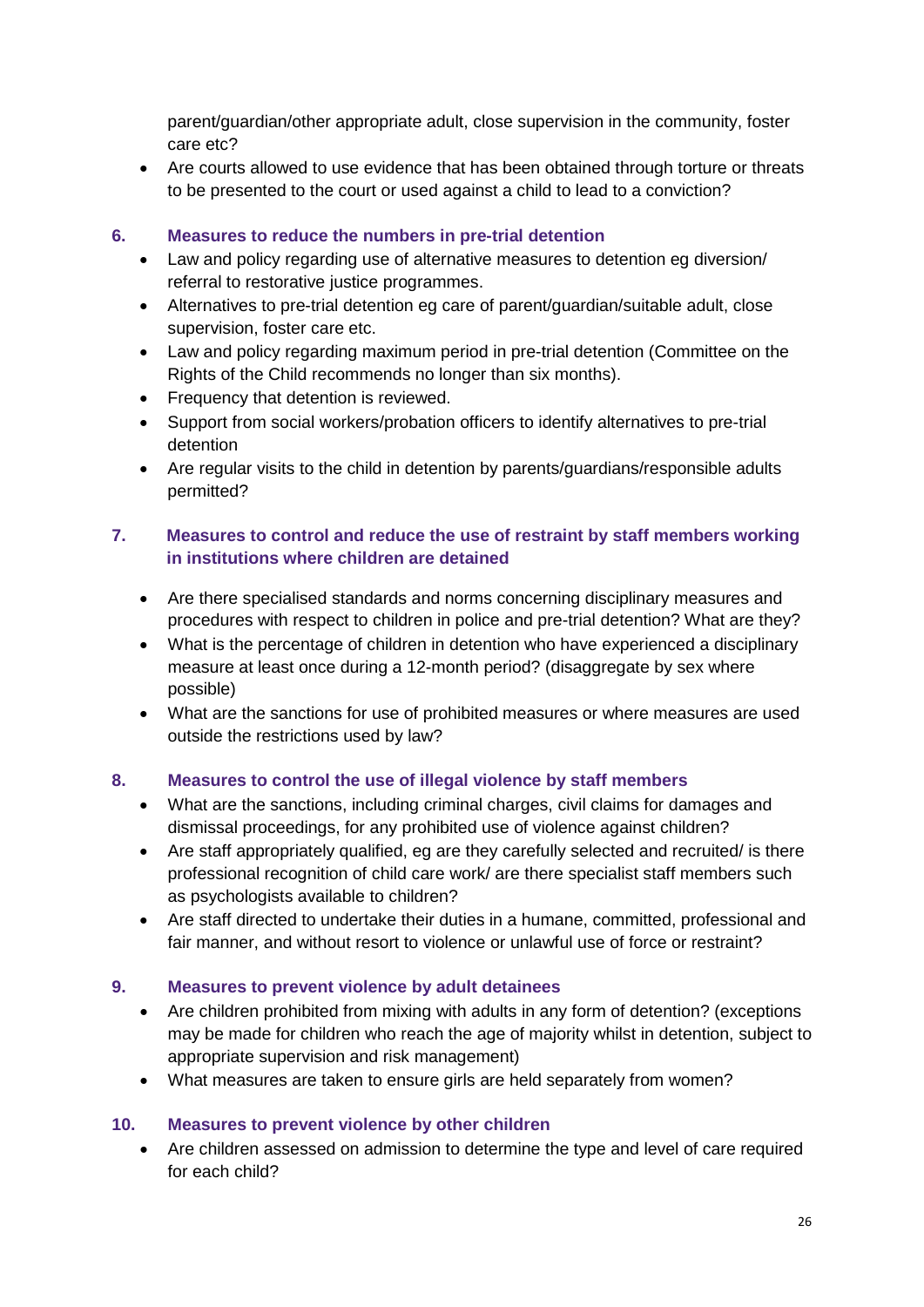• Are children placed within the facility according to the outcome of the assessment, in accordance with their particular needs, status and special requirements?

### **11. Measures to ensure accountability**

- Do the staff of police or detention facilities, or other persons having access to them, have a legal obligation to report complaints or evidence of ill-treatment of children confined in the facility or police station?
- Which agencies or officials are responsible for investigating cases of violence against children in police and pre-trial detention? What are their responsibilities and obligations?
- What are the sentences attached to the offences of violence against children in detention?
- Does the law recognise the responsibility of the State to pay damages, or provide any other forms of compensation, to victims of violence?
- Are there gender-specific procedures for girls and boys who have been victims of torture and other ill-treatment, including with regard to access to redress for victims of rape and other sexual abuse?
- Does a child who claims to be a victim of violence have the right (standing) to take legal action in person, if his or her parents are unwilling to do so?

### **12. Provision for complaints**

- What provision is made for children to make formal complaints regarding their treatment in police and pre-trial detention?
- Can others make complaints on their behalf? (parent/guardian/ appropriate adult etc)
- Do mechanisms ensure there are no reprisals against those who bring the complaint?
- Are there sanctions attached when breaches of law or policy are found via complaints?

#### **13. Inspection and monitoring**

- Is there a system guaranteeing regular independent inspection of places of detention?
- What is the percentage of police stations and pre-trial detention facilities that have received an independent inspection visit in the last recorded 12 months?
- Do children have confidential access to the team carrying out the inspection?
- Do inspection teams include women as well as men?

#### **14. Data collection**

• Is data relevant to violence against children collected in line with the recommended UNODC and UNICEF indicators, and disaggregated by gender? $47$ 

 <sup>47</sup> UNODC and UNICEF, *Manual for the measurement of juvenile justice indicators*, United Nations: New York, 2007; and also indicators outlined in Detrick S, Abel G, Berger M, Delon, A and Meek R, *Violence against children in conflict with the law: A study on indicators and data collection in Belgium, England and Wales, France and the Netherlands*. Amsterdam, Defence for Children International, 2008.